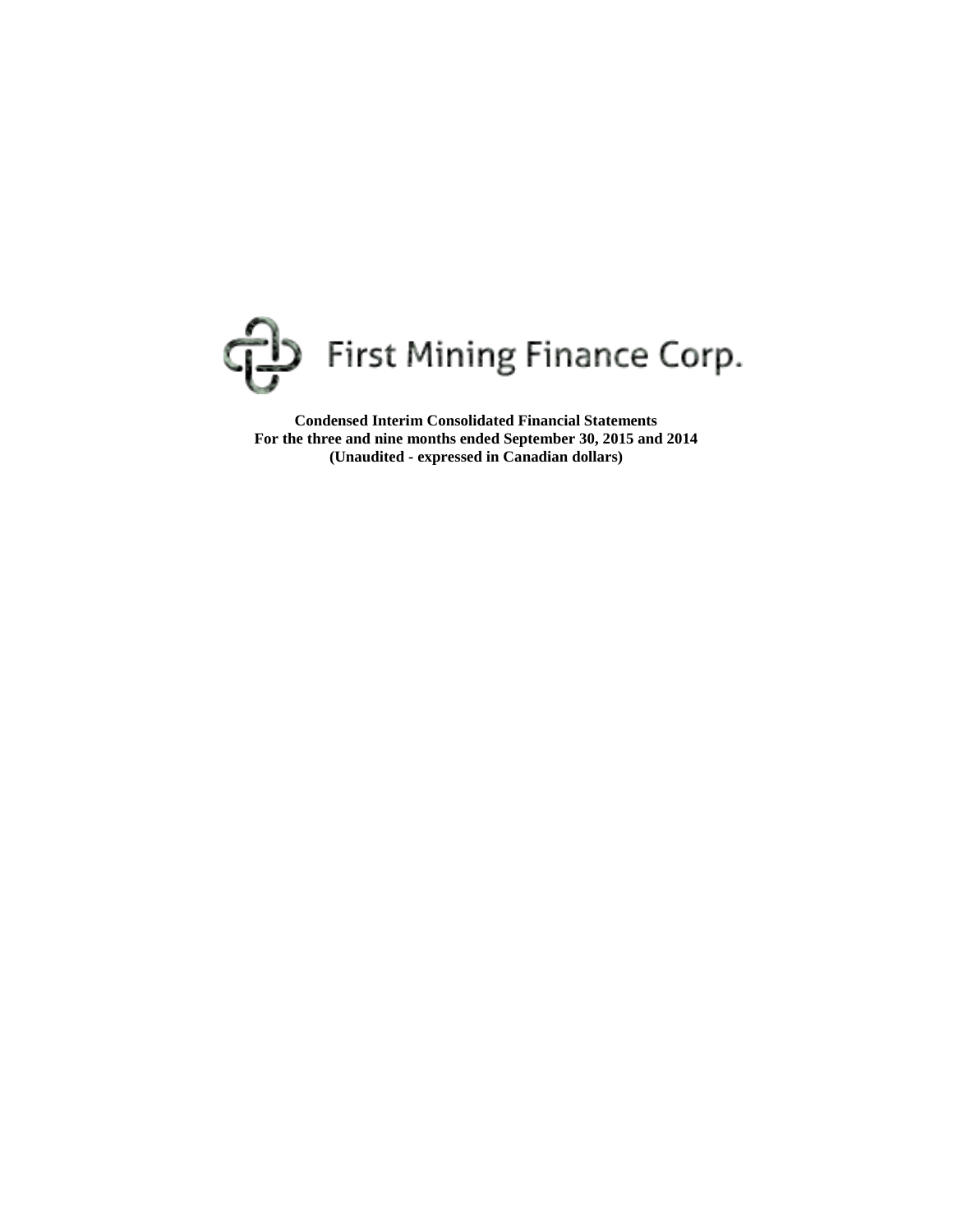CONDENSED INTERIM CONSOLIDATED STATEMENTS OF FINANCIAL POSITION AS AT SEPTEMBER 30, 2015, DECEMBER 31, 2014, AND JANUARY 1, 2014 (Unaudited - expressed in Canadian dollars unless otherwise noted)

|                                                                                             |    | September 30,<br>2015  |     | December 31,<br>2014<br><b>RESTATED</b><br>(Note 20) |      | January 1,<br>2014<br><b>RESTATED</b><br>(Note 20) |
|---------------------------------------------------------------------------------------------|----|------------------------|-----|------------------------------------------------------|------|----------------------------------------------------|
| <b>ASSETS</b>                                                                               |    |                        |     |                                                      |      |                                                    |
| <b>Current</b>                                                                              |    |                        |     |                                                      |      |                                                    |
| Cash and cash equivalents                                                                   | \$ | 2,288,325              | -\$ | 39,914                                               | - \$ | 32,697                                             |
| Restricted cash (Note 6)                                                                    |    |                        |     | 2,723,750                                            |      |                                                    |
| Receivables and prepaid expenditures (Note 7)                                               |    | 396,640                |     | 40,613                                               |      | 14,946                                             |
| Marketable securities                                                                       |    | 8,830                  |     |                                                      |      |                                                    |
| <b>Total current assets</b>                                                                 |    | 2,693,795              |     | 2,804,277                                            |      | 47,643                                             |
|                                                                                             |    |                        |     |                                                      |      |                                                    |
| Non-current                                                                                 |    |                        |     |                                                      |      |                                                    |
| Mineral properties (Note 8)                                                                 |    | 26,576,330             |     | 6,563,461                                            |      | 1,930,858                                          |
| Equipment                                                                                   |    | 76,343                 |     | 6,016                                                |      | 13,983                                             |
| Value-added tax receivable (Note 9)                                                         |    | 219,983                |     | 175,090                                              |      | 82,091                                             |
| Deferred acquisition costs (Note 19(a))                                                     |    | 182,392                |     |                                                      |      |                                                    |
| <b>Total non-current assets</b>                                                             |    | 27,055,048             |     | 6,744,567                                            |      | 2,026,932                                          |
| <b>TOTAL ASSETS</b>                                                                         | \$ | 29,748,843             | \$. | 9,548,844                                            | \$.  | 2,074,575                                          |
| <b>LIABILITIES</b>                                                                          |    |                        |     |                                                      |      |                                                    |
| Current                                                                                     |    |                        |     |                                                      |      |                                                    |
| Accounts payable and accrued liabilities (Note 10)                                          | \$ | 1,892,902              | S.  | 1,272,080                                            | S.   | 1,002,733                                          |
| Loans payable (Note 11)                                                                     |    | 1,474,003              |     | 626,090                                              |      | 202,914                                            |
| Derivative liability                                                                        |    |                        |     |                                                      |      | 100,930                                            |
| <b>Total liabilities</b>                                                                    |    | 3,366,905              |     | 1,898,170                                            |      | 1,306,577                                          |
|                                                                                             |    |                        |     |                                                      |      |                                                    |
| <b>SHAREHOLDERS' EQUITY</b>                                                                 |    |                        |     |                                                      |      |                                                    |
| Share capital (Note 12)                                                                     |    | 31,458,359             |     | 9,047,179                                            |      | 4,582,429                                          |
| Subscription receipts in escrow (Note 6)                                                    |    |                        |     | 2,723,750                                            |      |                                                    |
| Warrant and share-based payment reserve (Note 12)<br>Accumulated other comprehensive income |    | 1,552,140<br>1,637,023 |     | 274,416<br>667,513                                   |      | 274,416<br>250,199                                 |
| Accumulated deficit                                                                         |    | (8, 265, 584)          |     | (5,062,184)                                          |      | (4,339,046)                                        |
| Total shareholders' equity                                                                  |    | 26,381,938             |     | 7,650,674                                            |      | 767,998                                            |
|                                                                                             |    |                        |     |                                                      |      |                                                    |
| TOTAL LIABILITIES AND SHAREHOLDERS' EQUITY                                                  | Ś. | 29,748,843             | \$. | 9,548,844                                            | \$   | 2,074,575                                          |

Going concern (Note 1) Contingency (Note 18) Subsequent events (Note 19)

The condensed interim consolidated financial statements were approved by the Board of Directors:

Signed: "Keith Neumeyer", Director Signed: "Raymond Polman", Director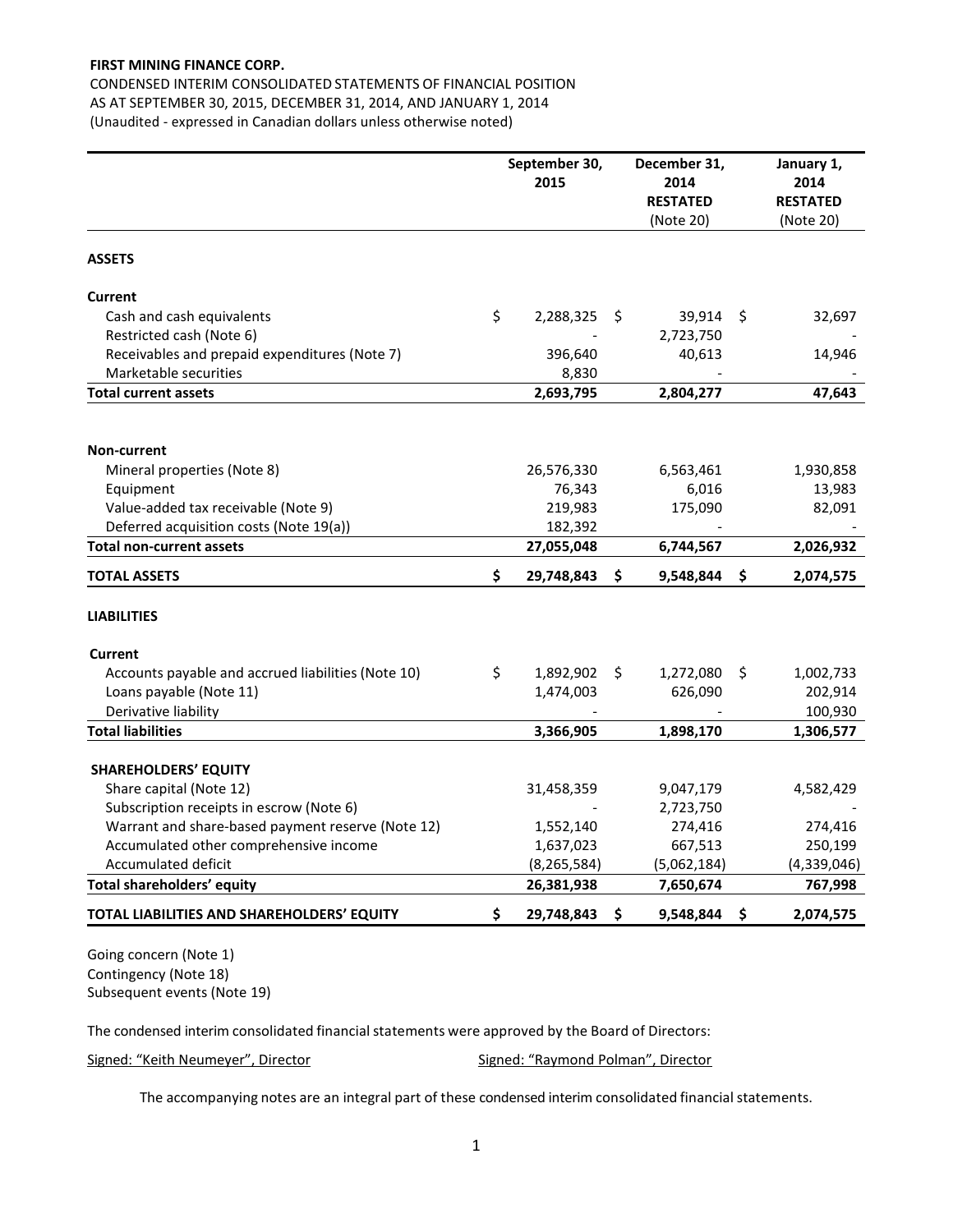CONDENSED INTERIM CONSOLIDATED STATEMENTS OF COMPREHENSIVE LOSS FOR THE THREE AND NINE MONTHS ENDED SEPTEMBER 30, 2015 AND 2014 (Unaudited - expressed in Canadian dollars unless otherwise noted)

|                                                       | <b>Three months ended</b><br>September 30, |                                      |    | Nine months ended<br>September 30, |    |                                      |
|-------------------------------------------------------|--------------------------------------------|--------------------------------------|----|------------------------------------|----|--------------------------------------|
|                                                       | 2015                                       | 2014<br><b>RESTATED</b><br>(Note 20) |    | 2015                               |    | 2014<br><b>RESTATED</b><br>(Note 20) |
| <b>GENERAL AND ADMINISTRATIVE EXPENSES</b>            |                                            |                                      |    |                                    |    |                                      |
| Administrative and office                             | \$<br>58,583 \$                            | 29,567                               | Ŝ. | 113,285                            | \$ | 32,629                               |
| Depreciation                                          | 2,275                                      | 2,193                                |    | 6,096                              |    | 6,893                                |
| Exploration and evaluation                            | 20,458                                     | 38,235                               |    | 63,515                             |    | 102,726                              |
| Investor relations and marketing                      | 210,403                                    |                                      |    | 327,463                            |    |                                      |
| Professional fees                                     | 54,298                                     | 81,288                               |    | 242,182                            |    | 171,380                              |
| Salaries and consultants                              | 294,356                                    | 28,209                               |    | 463,129                            |    | 121,777                              |
| Share-based payments (Note 12(d))                     | 301,090                                    |                                      |    | 999,218                            |    |                                      |
| Transfer agent and filing fees                        | 56,253                                     |                                      |    | 99,252                             |    | 4,470                                |
| Travel and accommodation                              | 48,080                                     | 1,413                                |    | 141,810                            |    | 11,425                               |
| Loss before other items                               | (1,045,796)                                | (180, 905)                           |    | (2,455,950)                        |    | (451, 300)                           |
| Charge related to public company listing (Note 4)     |                                            |                                      |    | (655, 130)                         |    |                                      |
| Foreign exchange (loss) gain                          | (8, 570)                                   | 19,859                               |    | (92, 661)                          |    | 18,136                               |
| Gain on debt settlement (Note 12 (b))                 |                                            |                                      |    | 96,114                             |    |                                      |
| Gain on fair value adjustment of derivative liability |                                            | 18,820                               |    |                                    |    | 85,608                               |
| Interest and other expenses                           | (38, 846)                                  | (15, 239)                            |    | (98,071)                           |    | (34,098)                             |
| Other (expenses) income                               | (7,936)                                    |                                      |    | 2,298                              |    | 62                                   |
| Write-down of mineral properties                      |                                            | (242,060)                            |    |                                    |    | (242,060)                            |
| Net loss for the period                               | \$<br>$(1,101,148)$ \$                     |                                      |    | $(399,525)$ \$ $(3,203,400)$ \$    |    | (623, 652)                           |
| Other comprehensive income for the period             |                                            |                                      |    |                                    |    |                                      |
| Currency translation adjustment                       | 420,322                                    | 233,812                              |    | 969,510                            |    | 242,387                              |
| Net loss and comprehensive loss for the period        | \$<br>(680,826) \$                         |                                      |    | $(165,713)$ \$ $(2,233,890)$ \$    |    | (381, 265)                           |
| Basic and diluted loss per share                      | \$<br>$(0.01)$ \$                          | $(0.01)$ \$                          |    | $(0.04)$ \$                        |    | (0.02)                               |
| Weighted average number of shares outstanding         | 99,483,355                                 | 45,475,144                           |    | 73,313,982                         |    | 32,961,083                           |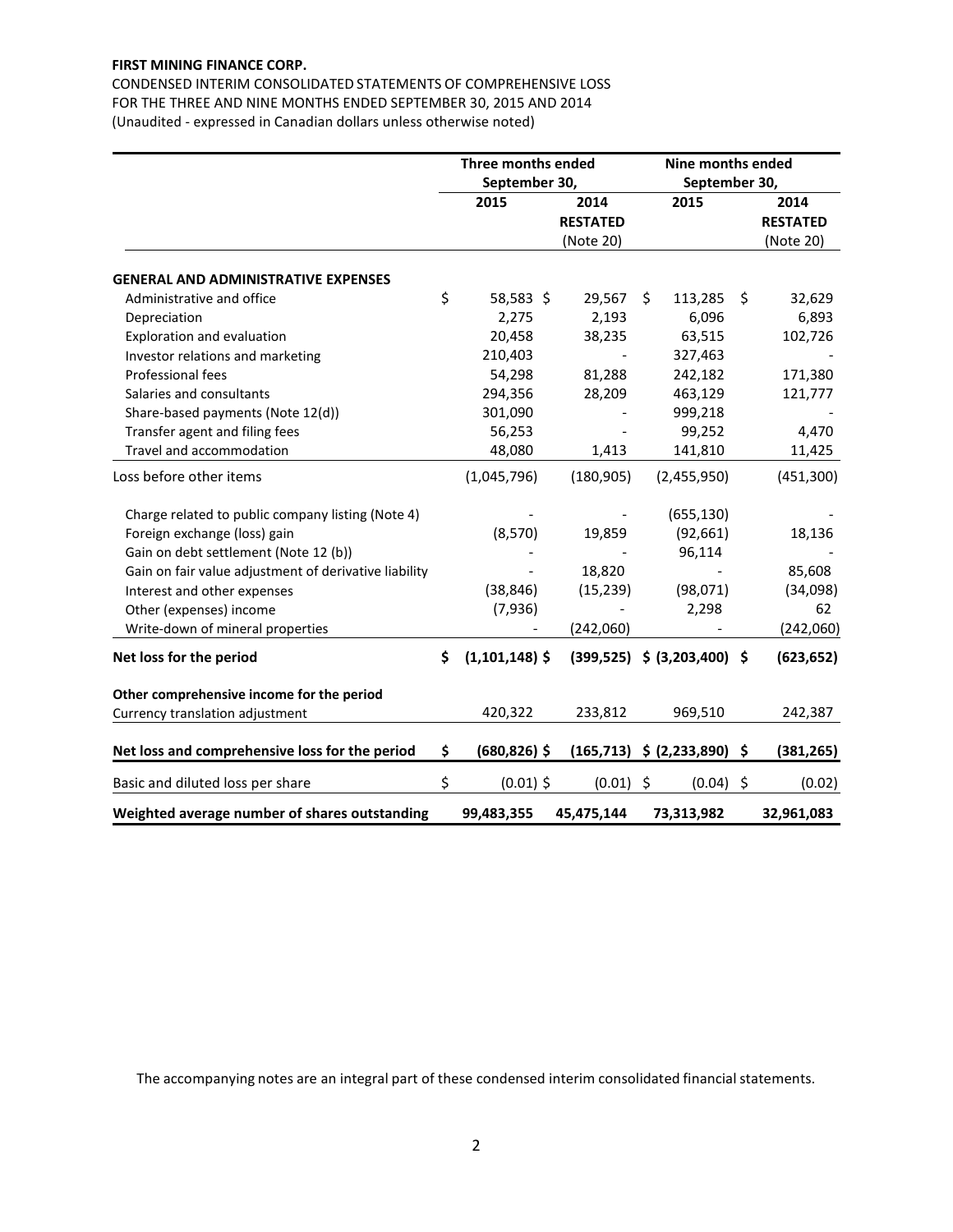# CONDENSED INTERIM CONSOLIDATED STATEMENTS OF CASH FLOWS FOR THE NINE MONTHS ENDED SEPTEMBER 30, 2015 AND 2014

(Unaudited - expressed in Canadian dollars unless otherwise noted)

|                                                                       | Nine months ended September 30, |                  |                         |  |  |
|-----------------------------------------------------------------------|---------------------------------|------------------|-------------------------|--|--|
|                                                                       |                                 | 2015             | 2014<br><b>RESTATED</b> |  |  |
| Cash flows from operating activities                                  |                                 |                  |                         |  |  |
| Net loss for the period                                               | \$                              | $(3,203,400)$ \$ | (623, 652)              |  |  |
| Items not affecting cash:                                             |                                 |                  |                         |  |  |
| Depreciation                                                          |                                 | 6,096            | 6,893                   |  |  |
| Gain on fair value adjustment to derivative liability                 |                                 |                  | (85, 608)               |  |  |
| Charge related to public company listing (Note 4)                     |                                 | 655,130          |                         |  |  |
| Unrealized foreign exchange loss                                      |                                 | 101,562          | 9,951                   |  |  |
| Share-based payments (Note 12(d))                                     |                                 | 999,218          |                         |  |  |
| Accrued interest expense                                              |                                 | 93,463           | 28,518                  |  |  |
| Write-down of mineral properties (Note 8)                             |                                 |                  | 242,060                 |  |  |
| Changes in non-cash working capital items:                            |                                 |                  |                         |  |  |
| (Increase) decrease in receivables and prepaid expenditures           |                                 | (264, 906)       | 8,176                   |  |  |
| (Decrease) increase in accounts payables and accrued liabilities      |                                 | (316,001)        | 240,067                 |  |  |
| Total cash used in operating activities                               |                                 | (1,928,838)      | (173, 595)              |  |  |
|                                                                       |                                 |                  |                         |  |  |
| Cash flows from investing activities                                  |                                 |                  |                         |  |  |
| Equipment purchases                                                   |                                 | (2,704)          |                         |  |  |
| Mineral property expenditures (Note 8)                                |                                 | (1,329,386)      | (678, 627)              |  |  |
| Value-added tax incurred (Note 9)                                     |                                 | (44, 893)        | (12,760)                |  |  |
| Deferred acquisition costs (Note 19)                                  |                                 | (182, 392)       |                         |  |  |
| Cash acquired from acquisition of Minera Terra Plata SA de CV and     |                                 |                  |                         |  |  |
| 0924682 BC Ltd., net of transaction costs                             |                                 |                  | 4,939                   |  |  |
| Cash expended in acquisition of Coastal Gold, net of transaction      |                                 |                  |                         |  |  |
| costs                                                                 |                                 | (2, 249, 608)    |                         |  |  |
| Total cash used in investing activities                               |                                 | (3,808,983)      | (686, 448)              |  |  |
| Cash flows from financing activities                                  |                                 |                  |                         |  |  |
| Issuance of shares for cash, net of share issuance costs (Note 12(b)) |                                 | 4,478,580        | 524,750                 |  |  |
| Release of restricted cash (Note 6)                                   |                                 | 2,723,750        |                         |  |  |
| Cash acquired in reverse takeover, net of transaction costs (Note 4)  |                                 | 43,278           |                         |  |  |
| Proceeds from exercise of warrants and share options (Note 12(b))     |                                 | 140,755          |                         |  |  |
| Proceeds from promissory notes issued (Note 11)                       |                                 | 635,550          | 386,925                 |  |  |
| Total cash provided by financing activities                           |                                 | 8,021,913        | 911,675                 |  |  |
|                                                                       |                                 |                  |                         |  |  |
| Foreign exchange effect on cash                                       |                                 | (35, 681)        | (169)                   |  |  |
| Change in cash and cash equivalents                                   |                                 | 2,248,411        | 51,463                  |  |  |
| Cash and cash equivalents, beginning                                  |                                 | 39,914           | 32,697                  |  |  |
| Cash and cash equivalents, ending                                     | \$                              | \$<br>2,288,325  | 84,160                  |  |  |

Supplemental cash flow information (Note 15)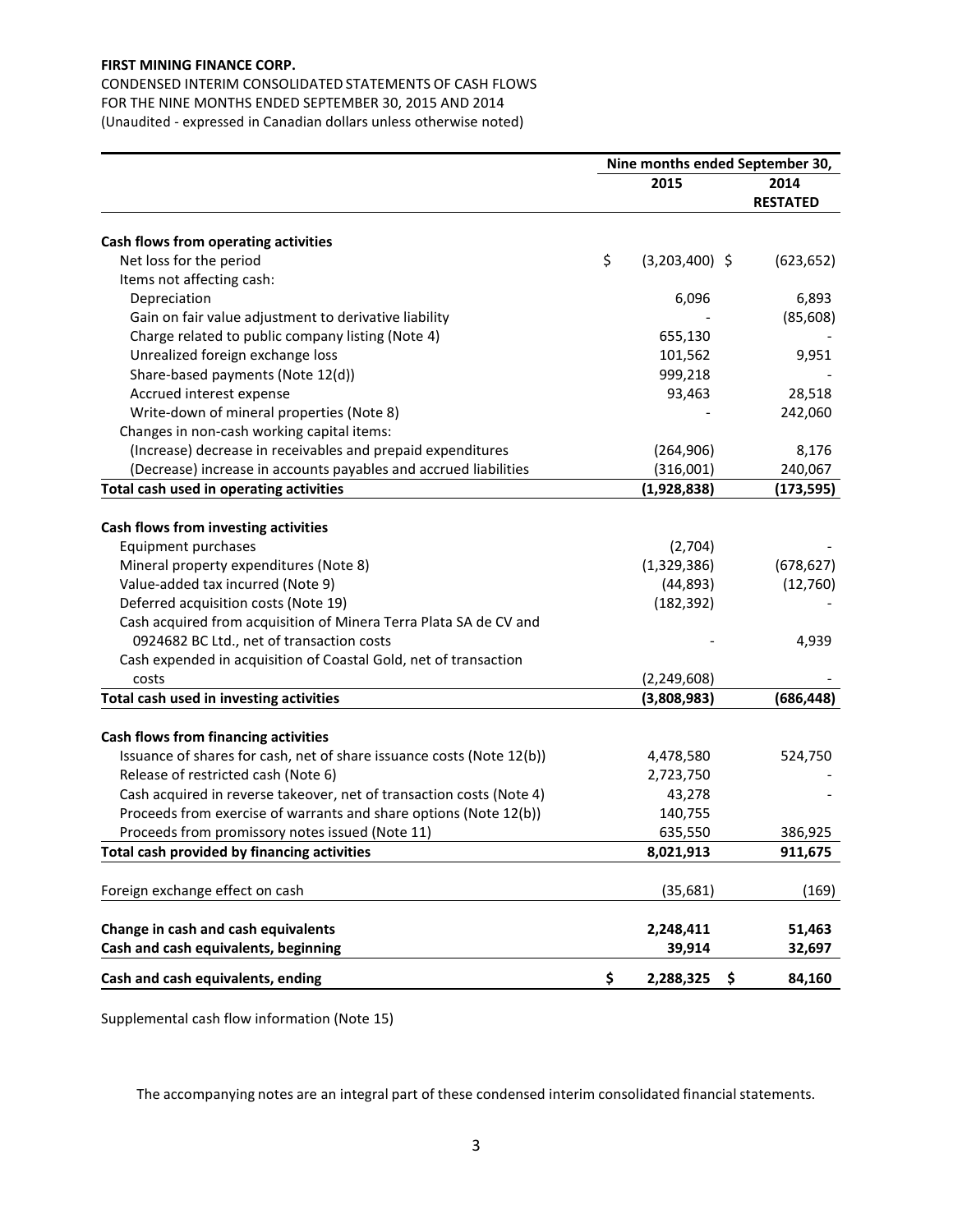# CONDENSED INTERIM CONSOLIDATED STATEMENTS OF CHANGES IN EQUITY

FOR THE NINE MONTHS ENDED SEPTEMBER 30, 2015 AND 2014

(Unaudited - expressed in Canadian dollars unless otherwise noted)

|                                                        |                              |              |                          |           | <b>Accumulated</b> |                    |                    |              |
|--------------------------------------------------------|------------------------------|--------------|--------------------------|-----------|--------------------|--------------------|--------------------|--------------|
|                                                        | Number of                    |              |                          |           | other              | <b>Share-based</b> |                    |              |
|                                                        | common                       | Capital      | <b>Shares to</b>         | Warrant   | comprehensive      | payment            | <b>Accumulated</b> |              |
|                                                        | shares                       | stock        | be issued                | reserve   | <b>Income</b>      | reserve            | deficit            | <b>Total</b> |
|                                                        |                              |              |                          |           |                    |                    |                    |              |
| Balance as at January 1, 2014 - RESTATED (Note 20)     | 26,600,345 \$                | 4,582,429 \$ | - \$                     | 34,481 \$ | 250,199 \$         | 239,935 \$         | $(4,339,046)$ \$   | 767,998      |
| Shares issued from private placement                   | 3,498,333                    | 524,750      |                          |           |                    |                    |                    | 524,750      |
| Shares issued on settlement of debt                    | 266,665                      | 40,000       |                          |           |                    |                    |                    | 40,000       |
| Shares issued on asset acquisitions of Minera Terra    |                              |              |                          |           |                    |                    |                    |              |
| Plata and 0924682 BC Ltd.                              | 15,718,387                   | 3,900,000    |                          |           |                    |                    |                    | 3,900,000    |
| Loss for the period                                    |                              |              |                          |           |                    |                    | (623, 652)         | (623, 652)   |
| Currency translation adjustment                        |                              |              |                          |           | 242,387            |                    |                    | 242,387      |
| Balance as at September 30, 2014 - RESTATED            | 46,083,730 \$                | 9,047,179 \$ | $-5$                     | 34,481 \$ | 492,586\$          | 239,935 \$         | $(4,962,698)$ \$   | 4,851,483    |
|                                                        |                              |              |                          |           |                    |                    |                    |              |
| Balance as at December 31, 2014 RESTATED (Note 20)     | 46,083,730 \$                | 9,047,179 \$ | 2,723,750 \$             | 34,481 \$ | 667,513\$          | 239.935 \$         | $(5,062,184)$ \$   | 7,650,674    |
| Shares issued from private placement (Note 12(b))      | 12,562,412                   | 5,024,965    |                          |           |                    |                    |                    | 5,024,965    |
| Less: issue costs - cash                               |                              | (546, 385)   |                          |           |                    |                    |                    | (546, 385)   |
| issue $costs$ – non-cash (Note $12(c)$ )               |                              | (105, 946)   | $\overline{\phantom{a}}$ | 105,946   |                    |                    |                    |              |
| Conversion of subscription receipts (Note 6)           | 10,895,000                   | 2,723,750    | (2,723,750)              |           |                    |                    |                    |              |
| Shares issued on settlement of debt (Note 12(b))       | 1,533,185                    | 383,296      |                          |           |                    |                    | ÷.                 | 383,296      |
| Shares of Albion upon RTO (Note 4)                     | 2,692,124                    | 673,031      |                          |           |                    |                    |                    | 673,031      |
| Share-based payments (Note 12(d))                      |                              |              |                          |           |                    | 999,218            |                    | 999,218      |
| Shares issued on acquisition of Coastal Gold (Note 5)  | 27,499,461                   | 14,024,725   |                          |           |                    |                    |                    | 14,024,725   |
| Options issued on acquisition of Coastal Gold (Note 5) |                              |              |                          |           |                    | 265,549            |                    | 265,549      |
| Exercise of options (Note 12(d))                       | 422,500                      | 219,812      |                          |           |                    | (88, 837)          |                    | 130,975      |
| Exercise of warrants (Note 12(c))                      | 24,450                       | 13,932       |                          | (4, 152)  |                    |                    |                    | 9,780        |
| Loss for the period                                    |                              |              |                          |           |                    |                    | (3,203,400)        | (3,203,400)  |
| Currency translation adjustment                        |                              |              |                          |           | 969,510            |                    |                    | 969,510      |
| Balance as at September 30, 2015                       | 101,712,862 \$ 31,458,359 \$ |              | - \$                     | 136,275\$ | $1,637,023$ \$     | 1,415,865 \$       | $(8, 265, 584)$ \$ | 26,381,938   |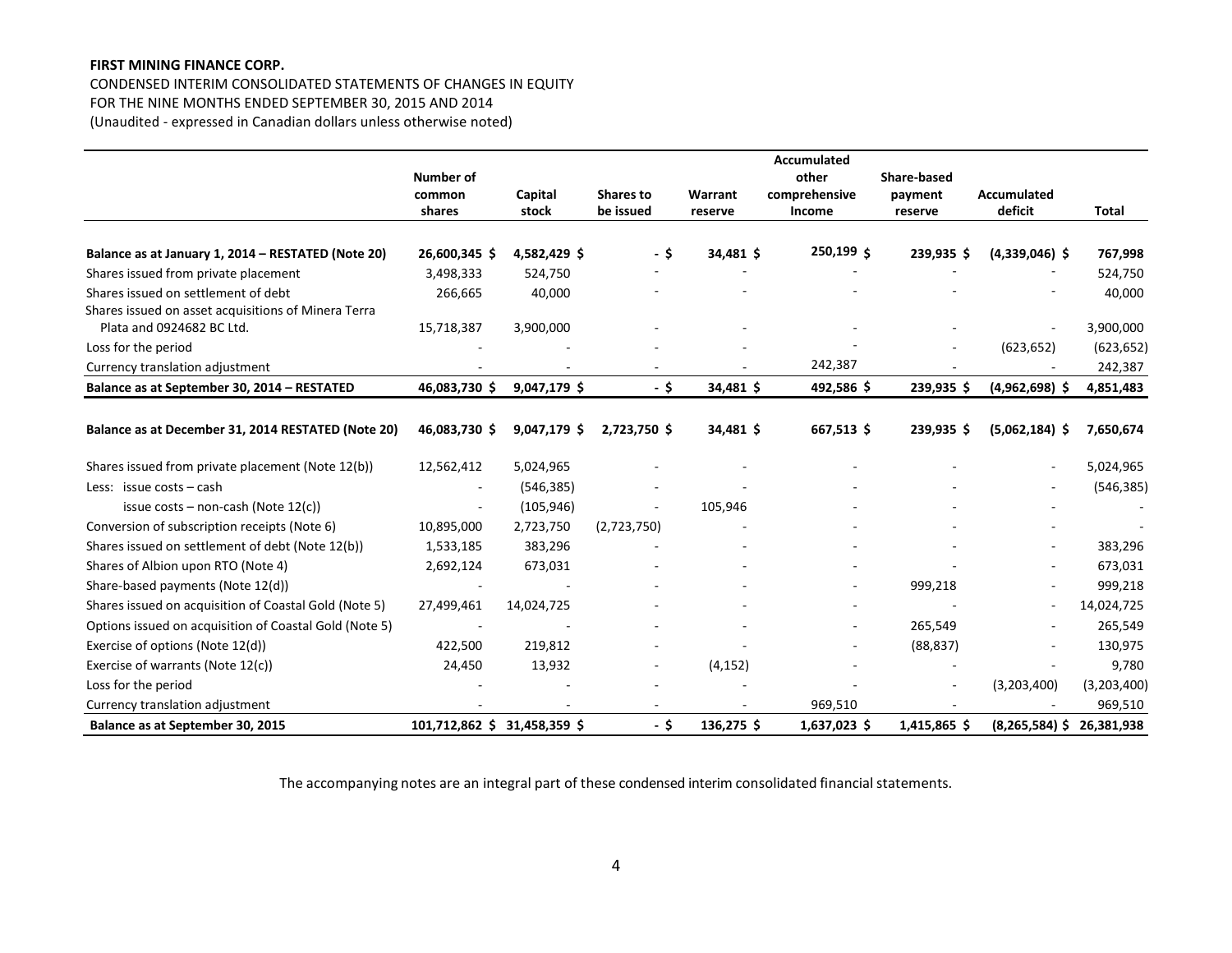# **1. NATURE OF OPERATIONS AND GOING CONCERN**

First Mining Finance Corp. (formerly Albion Petroleum Ltd. ("Albion")) (the "Company" or "First Mining") was incorporated pursuant to the provisions of the Business Corporations Act (Alberta) on April 4, 2005 and completed its initial public offering as a Capital Pool Company ("CPC") on September 30, 2005. As a CPC, the Company's only business had been to identify and evaluate businesses or assets with a view of completing a Qualifying Transaction.

On March 30, 2015, the Company completed the acquisition of all of the issued and outstanding shares of a private company, KCP Minerals Inc. ("KCP") (formerly Sundance Minerals Ltd. ("Sundance")) through a reverse takeover arrangement (the "RTO"), constituting its Qualifying Transaction under the applicable policies of the TSX Venture Exchange ("TSXV"). Upon completion of the RTO, the shareholders of KCP obtained control of the consolidated entity. Under the purchase method of accounting, KCP was identified as the acquirer, and accordingly the entity is considered to be a continuation of KCP with the net assets of the Company at the date of the RTO deemed to have been acquired by KCP (Note 4). The condensed interim consolidated financial statements for the nine months ended September 30, 2015 include the results of operations of KCP from January 1, 2015 and of the Company from March 30, 2015, the date of the RTO. The comparative figures are those of KCP.

The Company's principal activity is the acquisition of high-quality mineral assets, and exploration and evaluation of its North American property portfolio.

These condensed interim consolidated financial statements have been prepared on a going concern basis, which assumes that the Company will be able to meet its obligations and continue its operations for the next twelve months. Realization values may be substantially different from carrying values as shown and these financial statements do not give effect to adjustments that would be necessary to the carrying values and classification of assets and liabilities should the Company be unable to continue as a going concern. Such adjustments could be material. The Company is dependent upon share issuances to provide the funding necessary to meet its general operating expenses and will require additional financing to continue to explore its properties and settle liabilities. The Company has incurred losses since inception and expects to incur further losses in the development of its business. As at September 30, 2015, the Company had an accumulated deficit of \$8,265,584, which has been funded primarily by the issuance of equity. These factors may cast significant doubt upon the Company's ability to continue as a going concern and, therefore, it may be unable to realize its assets and discharge its liabilities in the normal course of business. Although the Company has been successful in the past in obtaining financing, there is no assurance that it will be able to obtain adequate financing in the future or that such financing will be on terms advantageous to the Company.

First Mining is a public company which is listed on the TSXV under the symbol "FF", on the OTCQB under the symbol "FFMGF", and on the Börse Frankfurt under the symbol "FMG".

The Company's head office and principal address is located at 925 West Georgia Street, Suite 1805, Vancouver, British Columbia, Canada, V6C 3L2.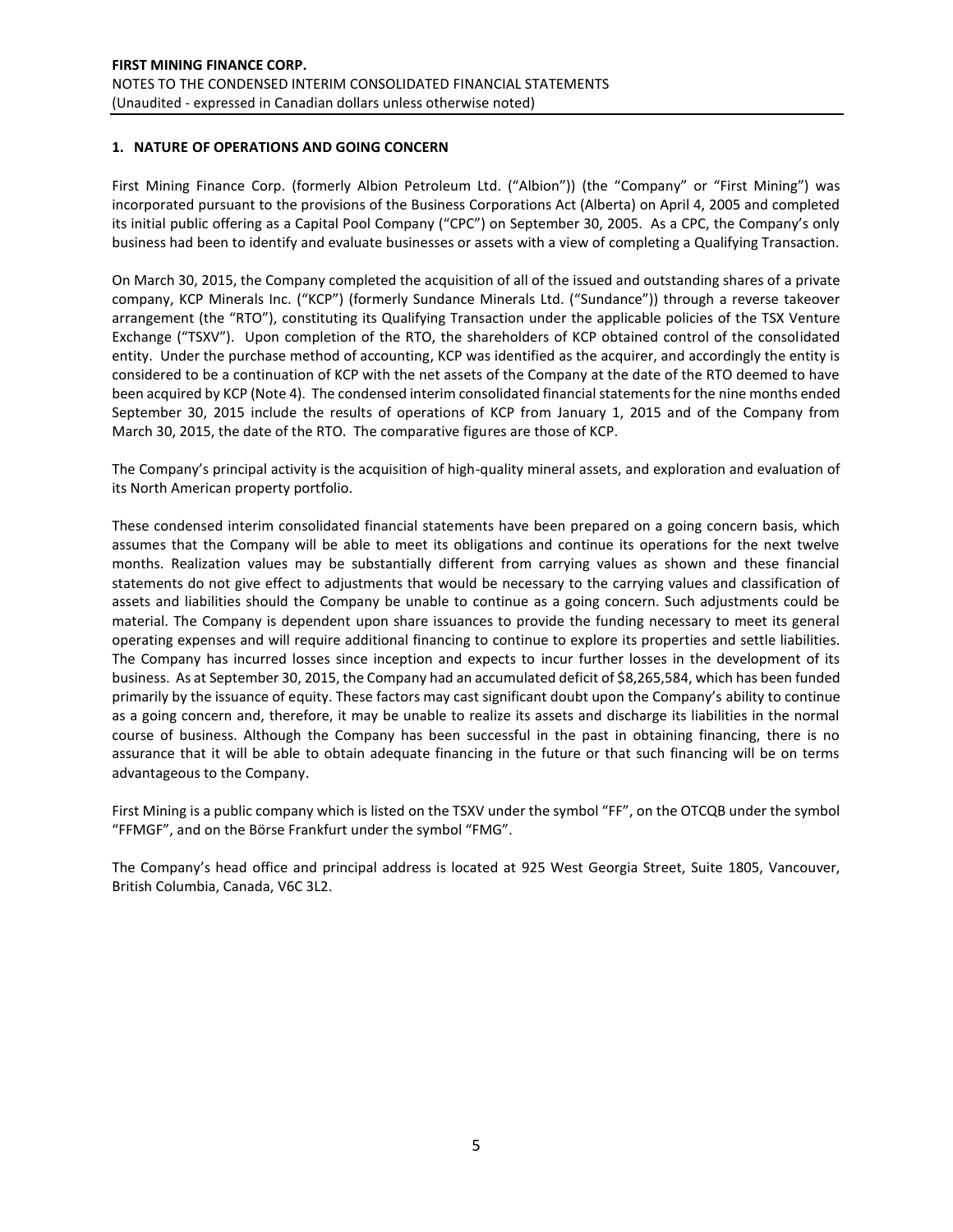# **2. BASIS OF PRESENTATION**

These condensed interim consolidated financial statements have been prepared in accordance with, International Accounting Standard 34, *Interim Financial Reporting* ("IAS 34") using policies consistent with International Financial Reporting Standards ("IFRS") as issued by the International Accounting Standards Board ("IASB") and interpretations of the International Financial Reporting Interpretations Committee ("IFRIC"). Except as described in Note 3, the Company uses the same accounting policies and methods of computation as in the annual consolidated financial statements of KCP for the year ended December 31, 2014, which should be read in conjunction with these condensed interim consolidated financial statements.

These condensed interim consolidated financial statements have been prepared on a historical cost basis, except for financial instruments classified as fair value through profit or loss, which are stated at their fair value. The condensed interim consolidated financial statements are presented in Canadian dollars, which is the functional currency of the Company's Canadian entities. The functional currency of the Company's foreign subsidiaries is US dollars.

The preparation of condensed interim consolidated financial statements requires management to make judgments, estimates and assumptions that affect the application of accounting policies and the reported amounts of assets and liabilities, income and expense. Actual results may differ from these estimates.

These condensed interim consolidated financial statements were approved by the Board of Directors on November 27, 2015.

# **3. ACCOUNTING POLICIES**

These condensed interim consolidated financial statements have been prepared using accounting policies consistent with those used in the Company's annual financial statements, except as described below.

# Change in presentation and functional currency

These condensed interim consolidated financial statements are presented in Canadian dollars, which is the functional currency of the Company's parent as well as the Company's Canadian subsidiaries. The functional currency of the Company's foreign subsidiaries is US dollars.

The functional currency of both the parent company and the Canadian subsidiaries changed from US to Canadian dollars effective July 1, 2015. This change reflects the Company's financing, and development activities which are now primarily in Canadian dollars after the acquisition of Coastal Gold Corp. ("Coastal") on July 7, 2015, as well as the acquisitions of both Gold Canyon Resources Inc. ("Gold Canyon") and PC Gold Inc. ("PC Gold") which were entered into subsequent to September 30, 2015 (see Note 19). On July 1, 2015, all assets and liabilities of the foreign subsidiaries were translated into Canadian dollars at the July 1, 2015 rate of 1.2490 CAD per 1.00 USD. All share capital and other components of equity were translated at the historical rates. This change has been accounted for prospectively.

Concurrent with the change in functional currency, on July 1, 2015, the Company changed its presentation currency from US dollars to Canadian dollars. The change in presentation currency is to better reflect the Company's business activities. In making this change to the Canadian dollar presentation currency, the Company followed the guidance in IAS 21*, The Effects of Changes in Foreign Exchange Rates* ("IAS 21") and has thus applied the change retrospectively.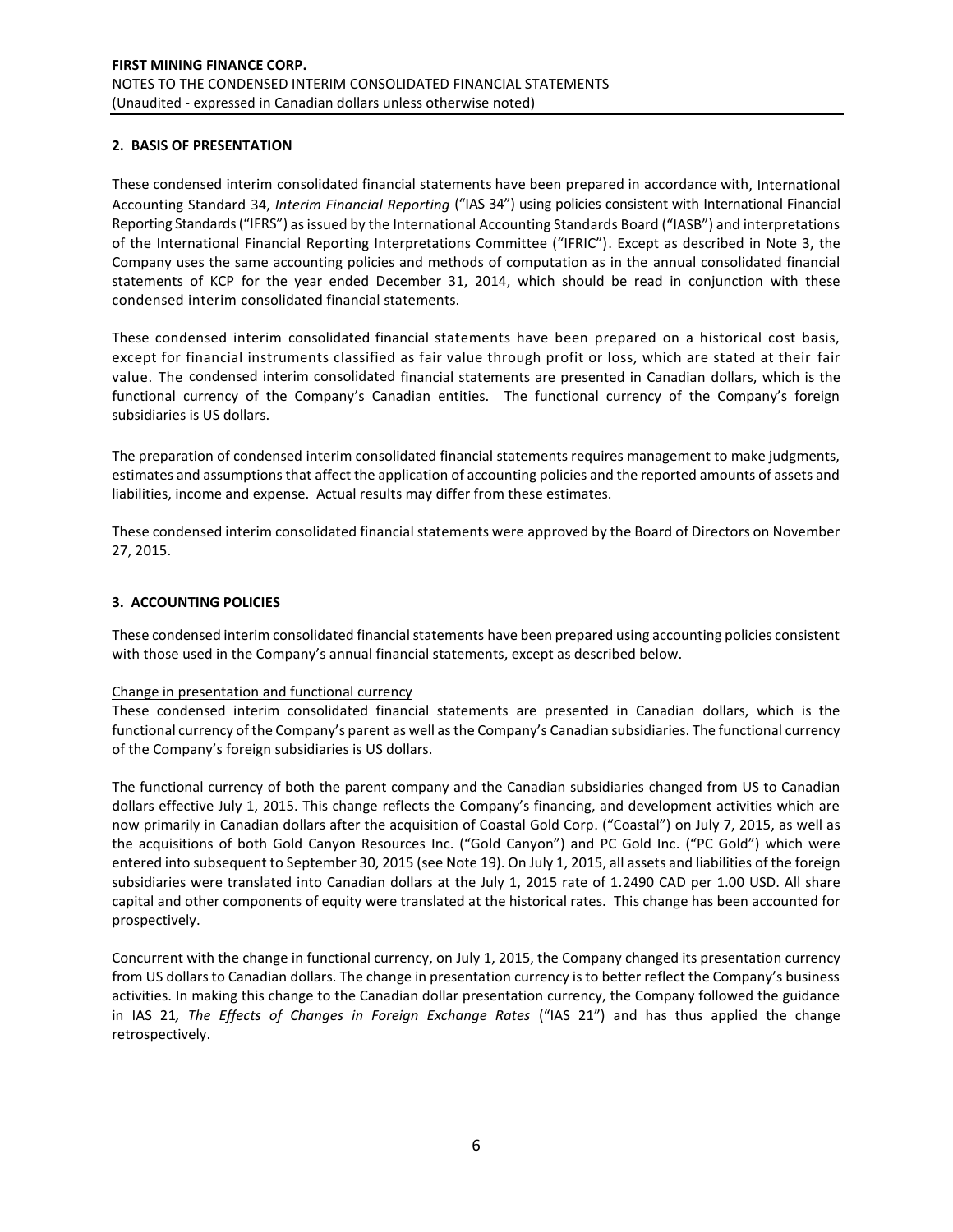# **3. ACCOUNTING POLICIES (continued)**

### Change in presentation and functional currency (continued)

In accordance with IAS 21, the financial statements for all periods presented have been translated to the new Canadian dollar presentation currency (Note 20). For the 2014 comparative balances, assets and liabilities have been translated into the presentation currency at the rate of exchange prevailing at the reporting date. The statements of comprehensive loss were translated at the average exchange rates for the reporting period. Exchange differences arising on translation have been recognized in other comprehensive income and accumulated as a separate component of equity. The Company has presented an opening statement of financial position as at January 1, 2014 without the related notes except for the disclosure requirements outlined in IAS 8, *Accounting Policies, Changes in Accounting Estimates and Errors* ("IAS 8").

### Accounting standards issued but not yet applied

The Company has not adopted any new accounting standards for the year ending December 31, 2015, however, the accounting policies applied by the Company in the unaudited condensed interim consolidated financial statements are consistent with those applied in the annual consolidated financial statements of KCP for the year ended December 31, 2014. The following are accounting standards anticipated to be effective January 1, 2016 or later:

### *IFRS 9 Financial Instruments*

In July 2014, the IASB issued the final version of IFRS 9 Financial Instruments which reflects all phases of the financial instruments project and replaces IAS 39 Financial Instruments: Recognition and Measurement and all previous versions of IFRS 9. The standard introduces new requirements for classification and measurement, impairment, and hedge accounting. IFRS 9 is effective for annual periods beginning on or after January 1, 2018, with early application permitted. The Company is currently evaluating the impact this standard is expected to have on its consolidated financial statements.

# IFRS *15 Revenue from Contracts with Customers*

In May 2014, the IASB issued IFRS 15 Revenue from Contracts with Customers. The standard contains a single model that applies to contracts with customers and two approaches to recognizing revenue: at a point in time or over time. The model features a contract-based five-step analysis of transactions to determine whether, how much and when revenue is recognized. New estimates and judgmental thresholds have been introduced, which may affect the amount and/or timing of revenue recognized. IFRS 15 is effective for annual periods beginning on January 1, 2018. Currently, no impact on the Company's consolidated financial statements is expected.

#### *IFRS 7 Financial instruments: Disclosure*

Amended to require additional disclosures on transition from IAS 39 to IFRS 9. Effective on adoption of IFRS 9, which is effective for annual periods commencing on or after January 1, 2018. The Company is currently evaluating the impact this standard is expected to have on its consolidated financial statements.

#### *IFRS 10 Consolidated Financial Statements*

The main consequence of the amendments is that a full gain or loss is recognized when a transaction involves a business (whether it is held in a subsidiary or not). A partial gain or loss is recognized when a transaction involves assets that do not constitute a business, even if the assets are held in a subsidiary. Upon adoption, the amendments may impact the Company in respect of future sale or contribution of assets with its associates or joint ventures. The amendments are effective for transactions occurring in annual periods beginning on or after January 1, 2016. The Company is currently evaluating the impact this standard is expected to have on its consolidated financial statements.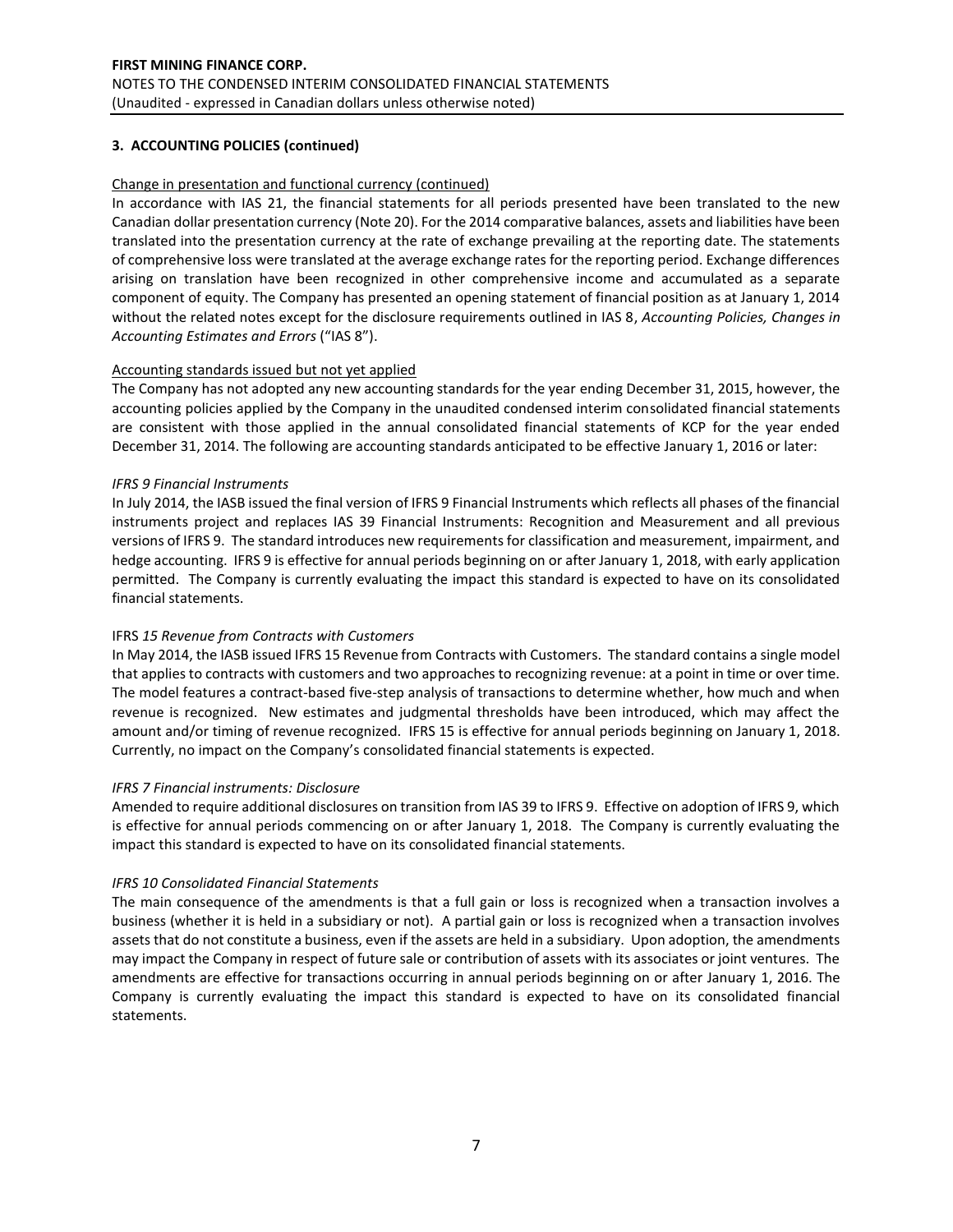### **3. ACCOUNTING POLICIES (continued)**

#### Accounting standards issued but not yet applied (continued)

### *IAS 34 Interim Financial Reporting: Disclosure*

Amended to require interim disclosures to be either in the interim financial statements or incorporated by crossreference between the interim financial statements and wherever they are included within the greater interim financial report such as Management Discussion and Analysis. Other information within the interim financial report must be available to users on the same terms as the interim financial statements and at the same time. The Company is currently evaluating the impact this standard is expected to have on its consolidated financial statements.

### **4. REVERSE TAKEOVER TRANSACTION**

On July 1, 2014, Albion and Sundance entered into an Arrangement Agreement ("Arrangement"), whereby Albion would acquire all of the issued and outstanding shares of Sundance, in exchange for shares of the resulting entity.

On March 11, 2015, Sundance was renamed as KCP and on March 30, 2015, Albion completed the acquisition of all of the issued and outstanding shares of KCP on a 1:1 basis, constituting a qualifying transaction under the applicable policies of the TSX Venture Exchange. On the same day, Albion was renamed as First Mining Finance Corp. Prior to completion of the transaction, Albion consolidated all of its issued and outstanding shares on a four-for-one basis.

In accordance with IFRS 3, *Business Combinations* ("IFRS 3"), the substance of the transaction was a reverse takeover ("RTO") of a non-operating company. The transaction does not constitute a business combination since Albion does not meet the definition of a business under IFRS 3. As a result, the transaction is accounted for as an asset acquisition with KCP being identified as the acquirer (legal subsidiary) and Albion being treated as the accounting subsidiary (legal parent) with the transaction being measured at the fair value of the equity consideration issued to Albion.

| Category                                                          |    | <b>RESTATED</b><br>(Note 20) |
|-------------------------------------------------------------------|----|------------------------------|
| Cash and cash equivalents                                         |    | 93,294                       |
| Accounts receivable                                               |    | 2,624                        |
| Accounts payable and accrued liabilities                          |    | (28,001)                     |
| Net assets acquired                                               | \$ | 67,917                       |
| Fair value of 2,692,124 shares issued by KCP at \$0.25 per share  |    | 673,031                      |
| Fair value of consideration paid in excess of net assets acquired |    | 605,114                      |
|                                                                   |    |                              |
| Transaction costs related to acquisition                          |    | 50,016                       |
| Charge related to public company listing                          | S  | 655,130                      |

The net assets acquired was the fair value of the net assets of Albion, which on March 30, 2015 was \$67,917. The amount was calculated as follows: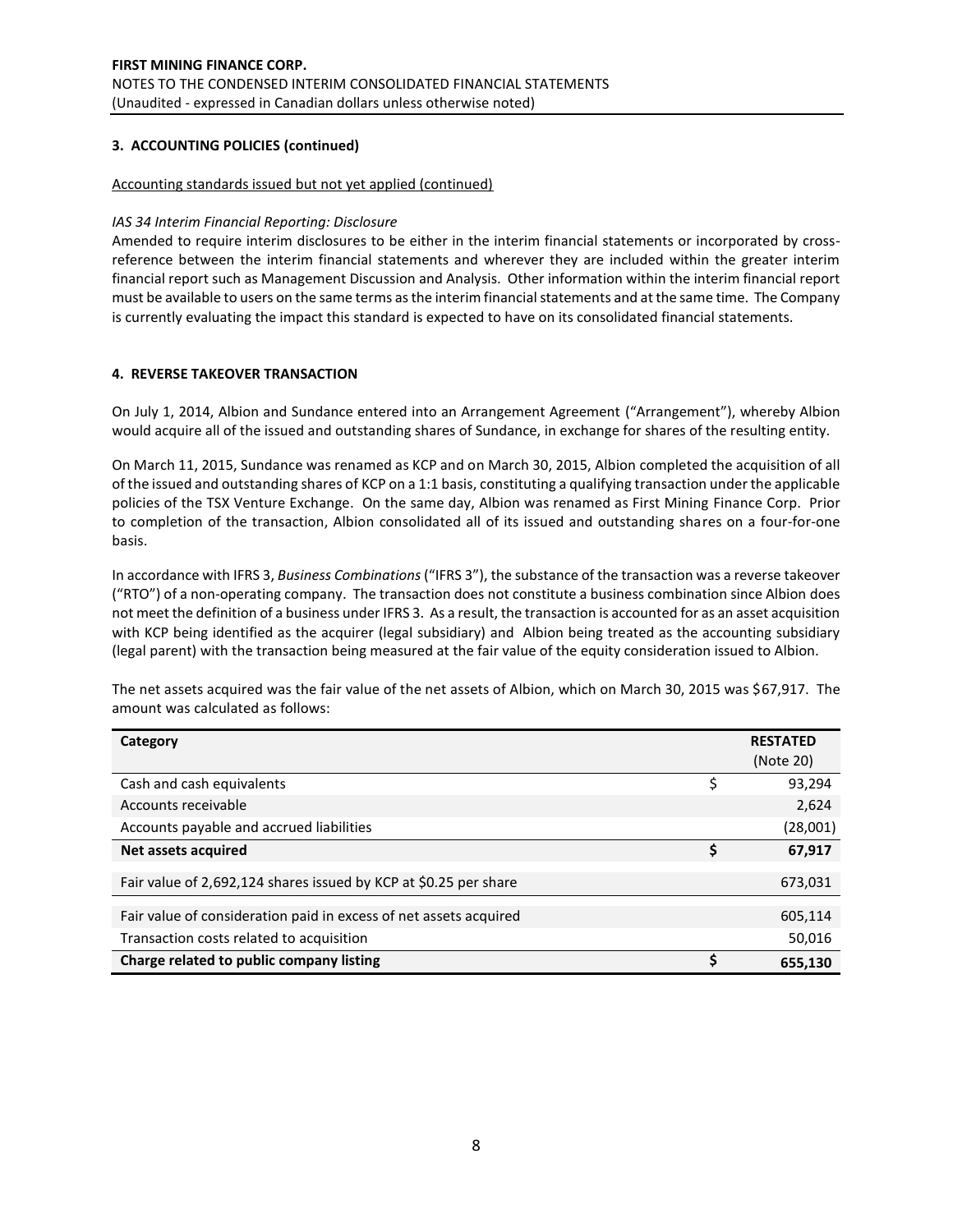# **5. ACQUISITION OF COASTAL GOLD CORP.**

On July 7, 2015, the Company completed the acquisition of all of the outstanding common shares of Coastal Gold Corp. ("Coastal") on the basis of 0.1625 common share of First Mining for each Coastal common share (the "Transaction"). The Transaction was conducted by way of a court-approved plan of arrangement under the *Business Corporations Act* (Ontario), which resulted in Coastal becoming a wholly-owned subsidiary of First Mining.

For accounting purposes, the acquisition of Coastal has been recorded as an asset acquisition as Coastal is not considered to be a business when applying the guidance within IFRS 3.

Consideration paid:

| Fair value of 27,499,461 common shares issued | 14,024,725 |
|-----------------------------------------------|------------|
| Replacement share options issued              | 265.549    |
| Transaction costs incurred by the Company     | 2,273,541  |
| <b>Total consideration paid</b>               | 16,563,815 |

The fair value of identifiable assets acquired and liabilities assumed from Coastal were as follows:

| Cash                                                          | 68,933      |
|---------------------------------------------------------------|-------------|
|                                                               |             |
| Receivables and prepaids                                      | 98,219      |
|                                                               |             |
| Equipment                                                     | 84,340      |
|                                                               |             |
| Mineral properties (Book value at acquisition of \$3,439,422) | 17,659,163  |
|                                                               | (1,346,840) |
| Accounts payable and accrued liabilities                      |             |
| Net identifiable assets acquired                              | 16,563,815  |

### **6. RESTRICTED CASH**

At December 31, 2014 (Restated – Note 20), KCP had received \$2,723,750 in subscription receipts to purchase 10,895,000 common shares of KCP at \$0.25 per share. The subscription receipts were held in escrow until immediately before the completion of the RTO on March 30, 2015, when they were released.

# **7. RECEIVABLES AND PREPAID EXPENDITURES**

| Category               | September 30, 2015 | December 31, 2014<br><b>RESTATED</b> |
|------------------------|--------------------|--------------------------------------|
| Taxes receivable (GST) | 243,408 \$         | 11,366                               |
| Interest receivable    | 372                |                                      |
| Prepaid expenditures   | 152,860            | 29,247                               |
| <b>Total</b>           | 396,640 \$         | 40,613                               |

Prepaid expenditures primarily include amounts in connection with insurance, investor relations conferences and marketing activities.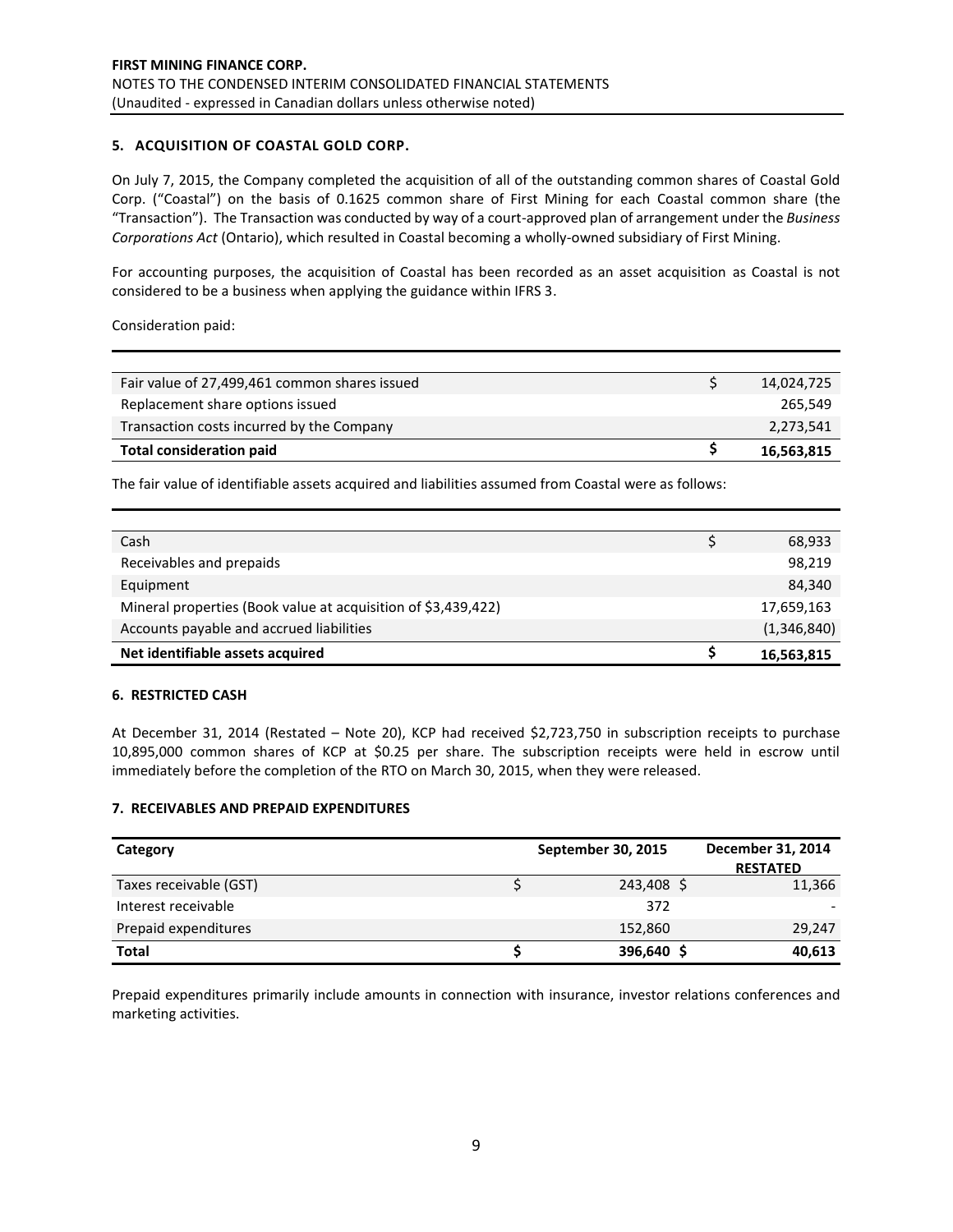# **8. MINERAL PROPERTIES**

As at September 30, 2015 and December 31, 2014, the Company has capitalized the following acquisition, exploration and evaluation costs on it's 100% owned mineral properties:

|                                            | Canada                   |                          |                          |                          |                | Mexico                         |                          |                          |                                |           | <b>USA</b>               |                  |
|--------------------------------------------|--------------------------|--------------------------|--------------------------|--------------------------|----------------|--------------------------------|--------------------------|--------------------------|--------------------------------|-----------|--------------------------|------------------|
|                                            |                          |                          |                          |                          | Peñasco        |                                |                          |                          |                                | Mexico    | <b>Turquoise</b>         |                  |
|                                            | <b>Hope Brook</b>        | Miranda                  | Socorro                  | San Ricardo              | Quemado        | La Frazada                     | Pluton                   | Los Lobos                | Others $(1)$                   | Total     | Canyon                   | Total            |
| Balance December 31, 2013, RESTATED        | \$.<br>$\blacksquare$    | 335,781<br>\$.           | Ŝ.<br>194,896 \$         | 268,134 \$               | $\blacksquare$ | Ŝ.<br>$\overline{\phantom{a}}$ | \$<br>525,805 \$         |                          | - Ś<br>$153,158$ $\frac{1}{5}$ | 1,477,774 | 453,084<br>\$.           | 1,930,858        |
| Acquisition                                | $\overline{\phantom{a}}$ | $\overline{\phantom{a}}$ |                          | $\overline{\phantom{a}}$ | 1,834,140      | 1,493,651                      |                          | 295,242                  | 276,967                        | 3,900,000 | $\overline{\phantom{a}}$ | 3,900,000        |
| Mineral concessions and option payments    |                          | 23,833                   | 87,184                   | 76,042                   | 105,930        | 948                            | 90,807                   | 45,592                   | 98,431                         | 528,767   | 37,791                   | 566,558          |
| Geological consulting and lab              | $\sim$                   | 4,418                    | 1,111                    | 1,111                    |                | $\overline{\phantom{a}}$       | 1,802                    | $\overline{\phantom{a}}$ | 1,111                          | 9,553     | $\overline{\phantom{a}}$ | 9,553            |
| Field supplies and other                   |                          | 794                      |                          |                          |                |                                |                          |                          |                                | 794       |                          | 794              |
| Travel and administration                  | $\overline{\phantom{a}}$ | 3,420                    | 2,638                    | 5,952                    | 1,820          | 328                            | 4,923                    | 1,131                    | 9,897                          | 30,109    | $\overline{\phantom{a}}$ | 30,109           |
| Total expenditures                         | $\overline{\phantom{a}}$ | 32,465                   | 90,933                   | 83,105                   | 1,941,890      | 1,494,927                      | 97,532                   | 341,965                  | 386,406                        | 4,469,223 | 37,791                   | 4,507,014        |
| Write-down of mineral properties           | $\overline{\phantom{a}}$ | $\overline{\phantom{a}}$ | $\sim$                   |                          |                |                                | $\overline{\phantom{a}}$ | $\overline{\phantom{a}}$ | (242,060)                      | (242,060) | $\overline{\phantom{a}}$ | (242,060)        |
| Option payments and expenditures recovered | $\overline{\phantom{a}}$ |                          | $\overline{\phantom{a}}$ | (40, 247)                |                |                                |                          |                          | (6, 150)                       | (46, 397) |                          | (46, 397)        |
| Impact of change in presentation currency  | $\overline{a}$           | 32,093                   | 22,249                   | 26,478                   | 110,989        | 86,042                         | 52,600                   | 19,341                   | 21,252                         | 371,044   | 43,002                   | 414,046          |
| Balance December 31, 2014, RESTATED        | $\overline{\phantom{a}}$ | 400,339                  | 308,078                  | 337,470                  | 2,052,879      | 1,580,969                      | 675,937                  | 361,306                  | 312,606                        | 6,029,584 | 533,877                  | 6,563,461        |
| Acquisition                                | 17,659,163               |                          |                          |                          |                |                                |                          |                          |                                |           |                          | 17,659,163       |
| Mineral concessions                        | $\overline{\phantom{a}}$ | 44,982                   | 103,438                  | 113,640                  | 305,359        | 1,979                          | 106,904                  | 95,208                   | 208,588                        | 980,098   | 40,730                   | 1,020,828        |
| Surveying, geological consulting and lab   | 7,446                    | 92,064                   | 44,238                   | 17,248                   |                |                                | 53                       |                          | 9,164                          | 162,767   | 982                      | 171,195          |
| Field supplies and other                   | 13,295                   | 18,950                   | 33,055                   | 10,833                   | $\sim$         | 29                             | 632                      | $\overline{\phantom{a}}$ | 1,382                          | 64,881    | $\sim$                   | 78,176           |
| Travel and administration                  | 12,291                   | 20,360                   | 17,467                   | 6,030                    | $\sim$         | 1,075                          | 122                      | $\overline{\phantom{a}}$ | 1,580                          | 46,634    | 262                      | 59,187           |
| Total expenditures                         | 17,692,195               | 176,356                  | 198,198                  | 147,751                  | 305,359        | 3,083                          | 107,711                  | 95,208                   | 220,714                        | 1,254,380 | 41,974                   | 18,988,549       |
| Option payments and expenditures recovered |                          |                          |                          | (8,830)                  |                |                                |                          |                          |                                | (8,830)   |                          | (8,830)          |
| Impact of change in presentation currency  |                          | 70,666                   | 54,756                   | 54,366                   | 323,983        | 237,803                        | 93,701                   | 59,107                   | 57,685                         | 952,067   | 81,083                   | 1,033,150        |
| Balance September 30, 2015                 | \$17,692,195             | 647,361                  | 561,032                  | 530,757                  | \$2,682,221    | \$1,821,855                    | 877,349<br>S             | 515,621                  | 591,005<br>S                   | 8,227,201 | Ŝ<br>656,934             | Ŝ.<br>26,576,330 |

(1) Other mineral properties include the Puertecitos, Los Tamales, Margaritas, La Sorpresa, Geranio, El Apache, El Roble, Batacosa, Lachatao, Tierritas and Montana.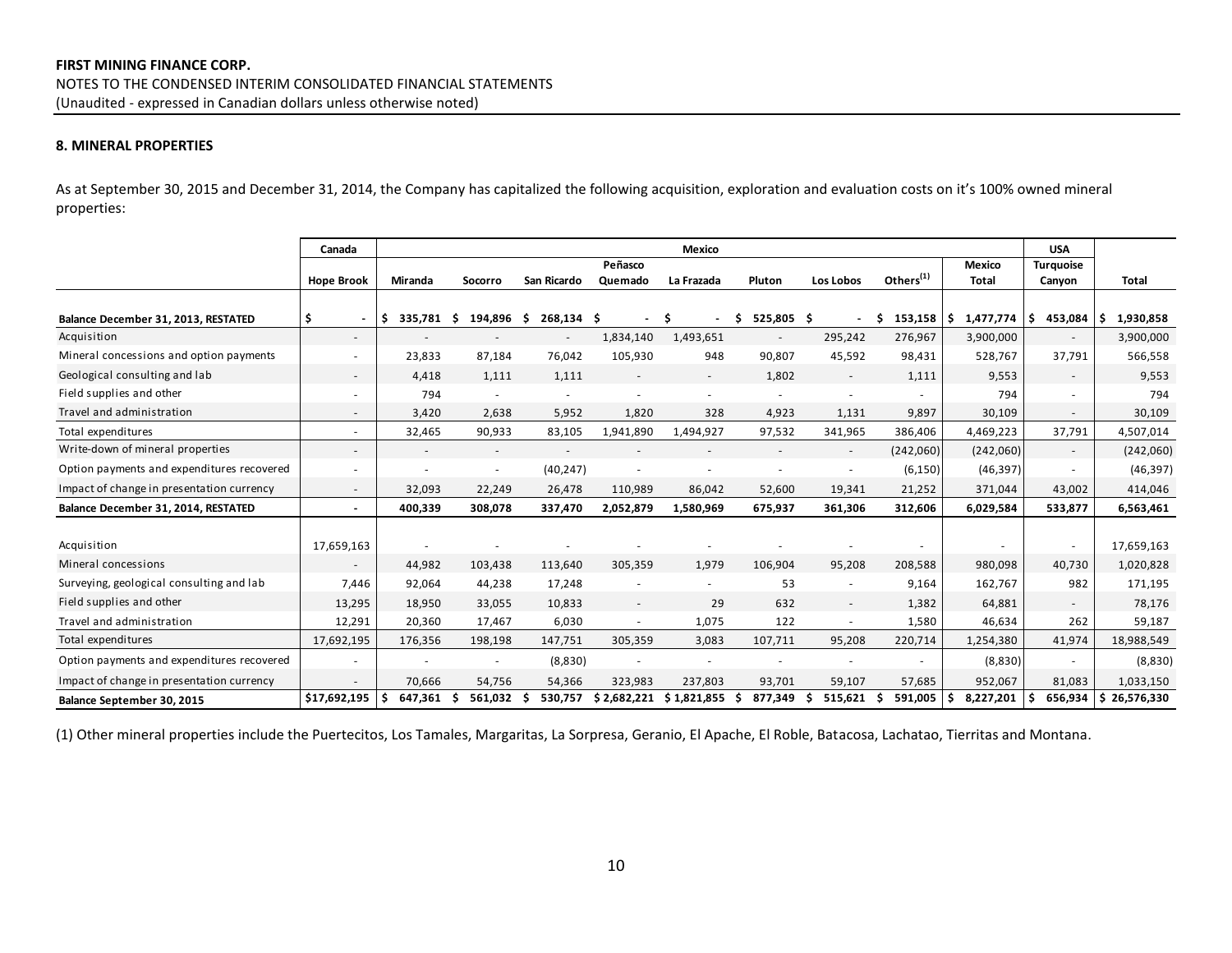### **8. MINERAL PROPERTIES (continued)**

### **Hope Brook, Newfoundland, Canada**

The Company acquired 100% interest in the Hope Brook property through the acquisition of Coastal Gold (see Note 5). The property is subject to a 2% net smelter return royalty ("NSR"), and the Company shall have the option to purchase half of the NSR for \$1,000,000 at any time. The Company agreed to pay an advance royalty of \$20,000 per annum commencing January 22, 2015 (payment made January 2015) until production is achieved. These advance royalty payments of \$20,000 per annum will be deducted from royalty payments due following the commencement of production on the property.

### **San Ricardo, Sonora, Mexico**

The Company had optioned the property to Paget Minerals ("Paget") in 2012, however, in November 2014, Paget provided notice to the Company that it had elected not to incur and fund further work costs for the San Ricardo concessions under the option agreement. In March 2015, the Company received 882,968 shares of Paget at a fair value of \$0.01 per share as settlement of the agreement, which is recorded in Marketable Securities.

#### **Pluton, Durango, Mexico**

In 2009, the Company entered into an option agreement, which was subsequently amended in January 2015, with the VP Exploration, a related party, to acquire a 100% interest in the Pluton property. In order to exercise the option, the Company must, on or before May 5, 2017, make a final option payment of USD \$2,000,000 in cash or shares and satisfy a work commitment to incur USD \$500,000 in exploration expenditures.

### **9. VALUE-ADDED TAX RECEIVABLE**

The Company, through its Mexican subsidiaries, pays value-added tax on the purchases of goods and services at a rate of 16%. The amount paid or payable is recoverable and the Company has been successful in applying for and receiving refunds in the past from the local tax authorities. However, there is no guarantee this will continue and, as such, these receivables are recorded as a non-current asset.

# **10. ACCOUNTS PAYABLE AND ACCRUED LIABILITIES**

| Category                  | September 30, 2015 | December 31, 2014<br><b>RESTATED</b> |
|---------------------------|--------------------|--------------------------------------|
| Accounts payable          | 1,742,452 \$       | 1,059,741                            |
| Other accrued liabilities | 150,450            | 212,339                              |
| <b>Total</b>              | 1,892,902 \$       | 1,272,080                            |

Other accrued liabilities primarily include unpaid concession taxes on a Mexico property which was relinquished by the Company.

# **11. LOANS PAYABLE**

In 2013 and 2014, the Company received cash and issued promissory notes for a total of \$546,465 (USD\$500,000) to First Majestic Silver Corp. ("First Majestic"), a related party. The promissory notes carry an interest rate of 9% per annum and are repayable 30 days following the date First Majestic demands repayment.

In January 2015, the Company received cash and issued an additional \$635,550 (USD\$500,000) promissory note to First Majestic, also under similar terms. As at September 30, 2015, the total loan principal outstanding was \$1,334,500 (USD\$1,000,000) and interest of \$139,503 has been accrued (December 31, 2014 - \$580,050 and \$46,040, respectively).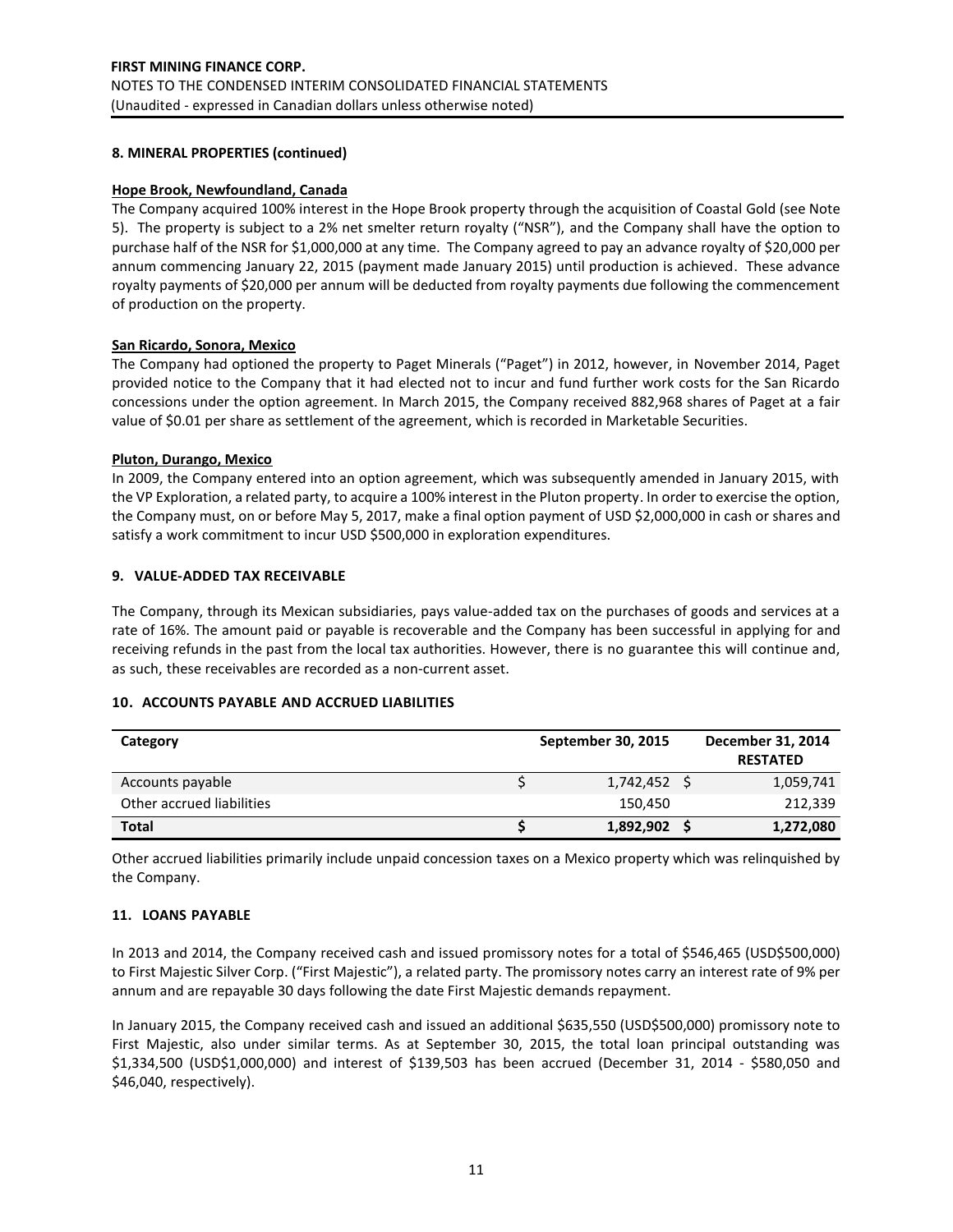# **11. LOANS PAYABLE (continued)**

As at the date of approval of these condensed interim consolidated financial statements, the lender has not demanded repayment.

# **12. SHARE CAPITAL**

### **a) Authorized**

Unlimited number of common shares with no par value. Unlimited number of preferred shares with no par value.

# **b) Issued and Fully Paid**

Common shares: 101,712,862 (December 31, 2014 – 46,083,730). Preferred shares: nil (December 31, 2014 – nil).

During the nine months ended September 30, 2015, the Company:

- completed a \$5,024,965 private placement by issuing 12,562,412 common shares at \$0.40 per share;
- issued 10,895,000 common shares at a fair value of \$2,723,750 on conversion of subscription receipts at a price of \$0.25 per share (see Note 6);
- issued 1,533,185 common shares for the settlement of debt in the amount of \$419,421. The common shares issued were recorded at a fair value of \$383,296 or \$0.25 per share, resulting in a gain on debt settlement of \$96,114;
- issued 2,692,124 common shares at a fair value of \$673,031, or \$0.25 per share in the RTO transaction (see Note 4);
- Issued 27,499,461 common shares for the acquisition of Coastal in the amount of \$14,024,725 (see Note 5);
- Issued 422,500 common shares for the exercise of options in the amount of \$219,812; and
- Issued 24,450 common shares for the exercise of warrants in the amount of \$13,932.

There were a total of 7,332,273 common shares of the Company held in escrow under the Escrow Value Security Agreement dated March 30, 2015, on the completion of the RTO. Under this agreement, 10% of the shares were released immediately and 15% will be released every six months thereafter with the final release being on March 30, 2018. As at September 30, 2015, there were 5,499,206 common shares of the Company held in escrow (December 31, 2014 – nil).

There were a total of 1,369,500 common shares of the Company held in escrow under the CPC Escrow Agreement dated August 2, 2005. At completion of the RTO, 10% of the common shares were released and 15% will be released every six months thereafter with the final release being March 30, 2018. As at September 30, 2015 there were 1,027,124 common shares of the Company held in escrow (December 31, 2014 – 1,369,500 based on 4:1 rollback).

During the year ended December 31, 2014, the Company:

- completed a \$524,750 private placement by issuing 3,498,333 common shares at \$0.15 per share to certain directors and officers of the Company;
- issued 266,665 common shares for a settlement of promissory notes. The common shares issued were recorded at a fair value of \$40,000 or \$0.15 per share; and
- completed the acquisition of Minera Terra Plata, S.A. de C.V. and 0924682 BC Ltd. by issuing 15,718,387 common shares of the Company. The common shares issued were valued at \$3,900,000 or \$0.25 per share.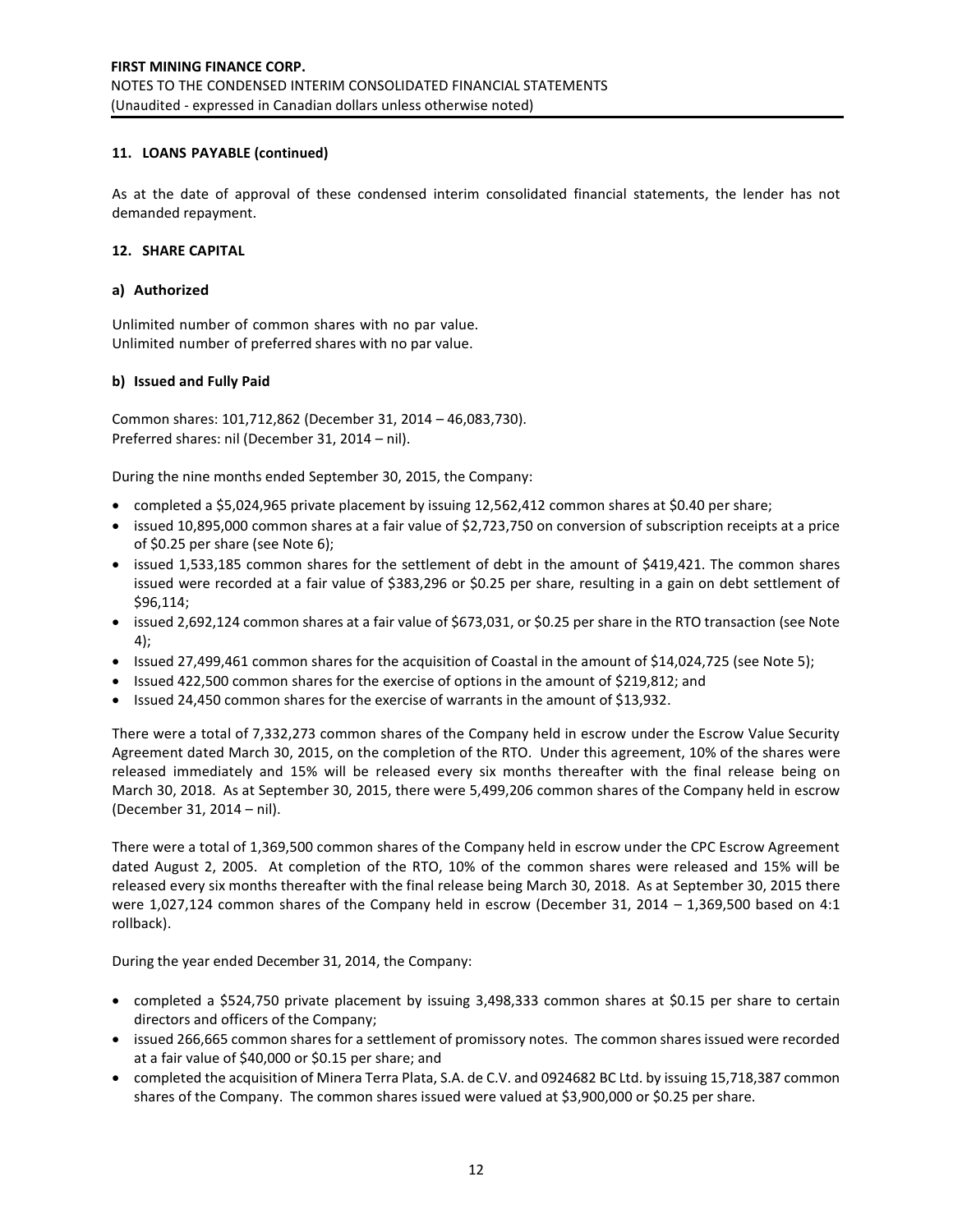# **12. SHARE CAPITAL (continued)**

### **c) Warrants**

The Company's warrants outstanding as at September 30, 2015 and December 31, 2014 and the changes for the periods then ended are as follows:

|                                  | <b>Number</b> | <b>Weighted Average</b> |
|----------------------------------|---------------|-------------------------|
|                                  |               | <b>Exercise Price</b>   |
| Balance as at December 31, 2013  | 2,423,281 \$  | 0.30                    |
| Expired                          | (2,423,281)   | 0.30                    |
| Balance as at December 31, 2014  | $\sim$        |                         |
| Issued                           | 623,925       | 0.40                    |
| Exercised                        | (24, 450)     | 0.40                    |
| Balance as at September 30, 2015 | 599,475       | 0.40                    |

As at September 30, 2015, the 599,475 warrants outstanding have an expiry date of September 30, 2016 and a weighted average remaining life of 1.0 year.

Warrants with a fair value of \$105,946 were issued to the agents and other finders for their services in connection with the private placement completed on March 30, 2015. The Black-Scholes Pricing Model was used to estimate a warrant fair value of \$0.17 per unit using the following assumptions: expected warrant life of 1.5 years; a riskfree interest rate of 0.78%; a dividend yield of nil and an expected volatility of 90.43%.

The related expense was treated as a share-issuance cost.

# **d) Share Options**

The Company has adopted a share option plan that allows for the issuance of up to 10% of the issued and outstanding shares as incentive share options to directors, officers, employees and consultants to the Company. Share options granted under the plan may be subject to vesting provisions as determined by the Board of Directors. All options granted and outstanding are fully vested and exercisable.

All share options of the Company prior to the RTO were cancelled effective July 1, 2014 as part of the Arrangement (Note 4).

The Company granted the following options to directors, officers, employees, and consultants during the period ended September 30, 2015:

|                                                          | <b>Number</b> | <b>Weighted Average</b><br><b>Exercise Price</b> |
|----------------------------------------------------------|---------------|--------------------------------------------------|
| Balance as at December 31, 2014                          | $-5$          |                                                  |
| Issued - March 30, 2015                                  | 2,550,000     | 0.40                                             |
| Issued - July 7, 2015 (Replacement Coastal Gold options) | 2,121,600     | 0.87                                             |
| Issued $-$ July 27, 2015                                 | 980,000       | 0.40                                             |
| Issued - September 9, 2015                               | 100,000       | 0.40                                             |
| Exercised (Replacement Coastal Gold options)             | (422,500)     | 0.31                                             |
| Balance as at September 30, 2015                         | 5,329,100     | 0.58                                             |

The total share-based payment expense recorded during the period ended September 30, 2015 was \$999,218 (2014: \$nil).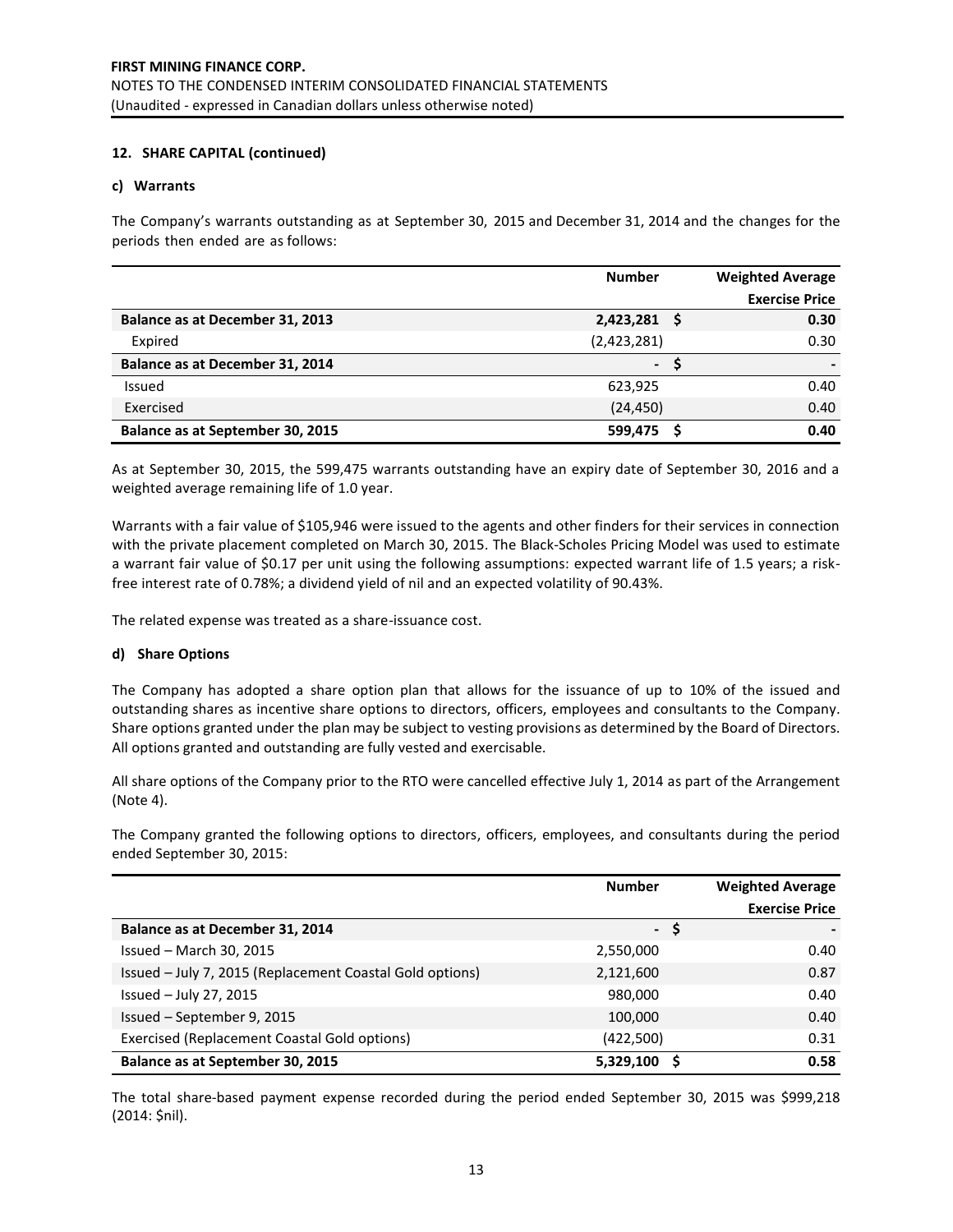# **12. SHARE CAPITAL (continued)**

### **d) Share Options (continued)**

The following table summarizes information about the share options as at September 30, 2015:

| <b>Exercise Price Per</b> | <b>Number of Options</b> | <b>Weighted Average</b>       | <b>Number of Options</b> | <b>Expiry Date</b> |
|---------------------------|--------------------------|-------------------------------|--------------------------|--------------------|
| <b>Share</b>              | <b>Outstanding</b>       | <b>Remaining Life (Years)</b> | Exercisable              |                    |
| <b>SO.40</b>              | 2,550,000                | 4.50                          | 2,550,000                | March 29, 2020     |
| $$0.31-$6.09(1)$          | 1,699,100                | 0.01                          | 1,699,100                | October 5, 2015    |
| \$0.40                    | 980,000                  | 4.82                          | 980,000                  | July 27, 2020      |
| \$0.40                    | 100,000                  | 4.95                          | 100,000                  | September 8, 2020  |

(1) Originally issued by Coastal Gold with various exercise prices and expiry dates. Following the acquisition of Coastal Gold the share options were replaced with First Mining share options using the transaction share exchange ratio. These options have an expiry date of October 5, 2015, being 90 days after the transaction, in accordance with First Mining's share option plan.

The Black-Scholes Pricing Model was used to estimate the fair value of the share options using the following assumptions:

| Issue date        | <b>Expected Option</b> | <b>Risk Free</b>     | <b>Dividend</b> | Expected          | <b>Weighted Average</b> |
|-------------------|------------------------|----------------------|-----------------|-------------------|-------------------------|
|                   | Life                   | <b>Interest Rate</b> | Yield           | <b>Volatility</b> | <b>Fair Value</b>       |
| March 30, 2015    | 5.0 years              | 1.38%                | nil             | 87.67%            | \$0.27                  |
| July 7, 2015      | $0.25$ years           | 0.46%                | nil             | 77.44%            | \$0.13                  |
| July 27, 2015     | 5.0 years              | 1.50%                | nil             | 89.69%            | \$0.28                  |
| September 9, 2015 | 5.0 years              | 1.50%                | nil             | 91.96%            | \$0.28                  |

#### **13. SEGMENTED INFORMATION**

The Company operates in a single reportable operating segment, being the acquisition of and the exploration and development of mineral property assets. Geographic segment information of the Company's non-current assets as at September 30, 2015 and December 31, 2014 is as follows:

| <b>Non-current assets</b> | <b>September 30, 2015</b> | December 31, 2014 |
|---------------------------|---------------------------|-------------------|
|                           |                           | <b>RESTATED</b>   |
| Canada                    | 17,950,930 \$             | 6,016             |
| Mexico                    | 8,447,184                 | 6,204,674         |
| <b>USA</b>                | 656,934                   | 533,877           |
| <b>Total</b>              | 27,055,048                | 6,744,567         |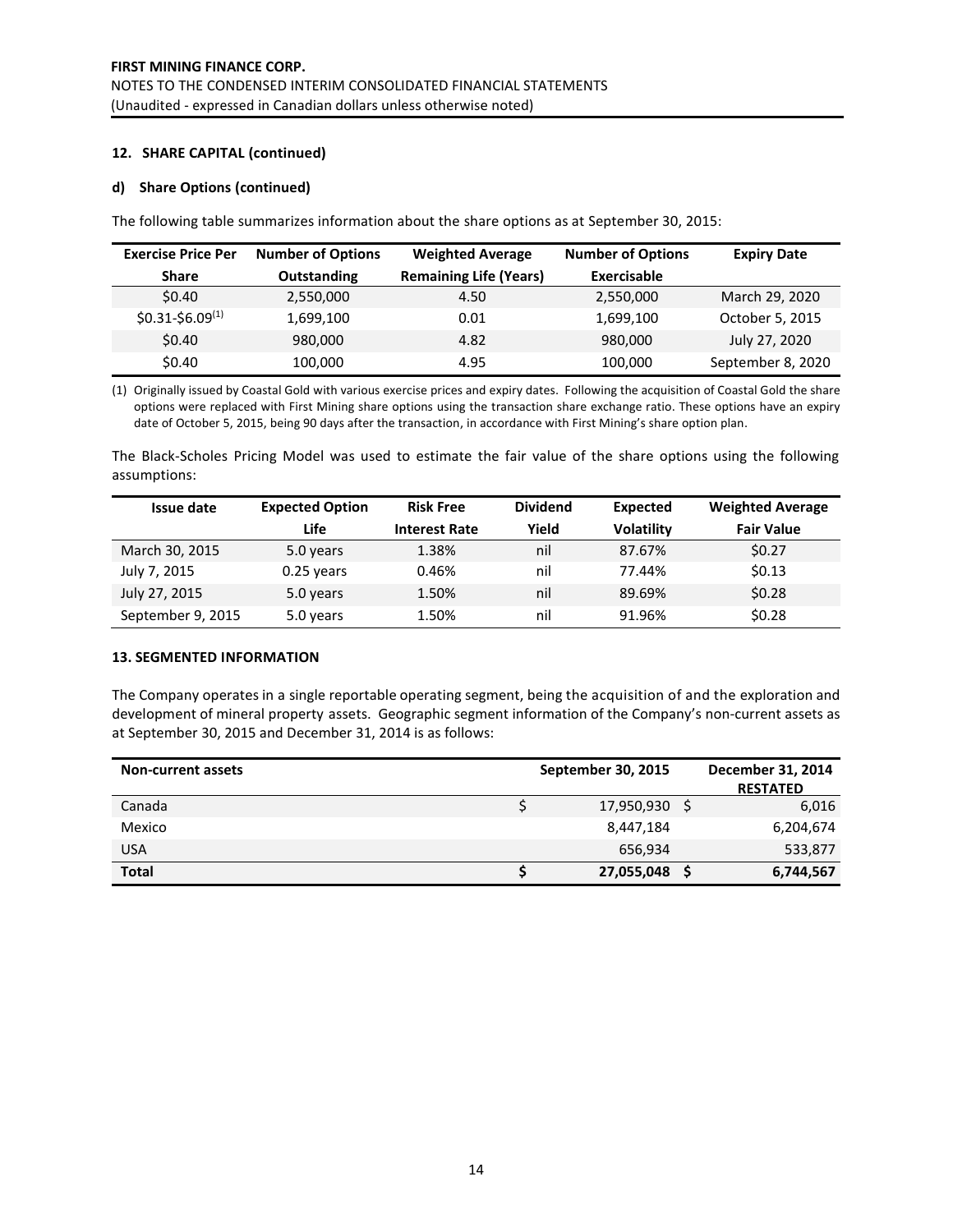# **14. RELATED PARTY TRANSACTIONS**

The Company's related parties consist of the Company's Directors and Officers, and any companies associated with them. The Company incurred the following expenditures during the three and nine months ended September 30, 2015 and 2014:

| Service or Item           |                          | Three months ended September 30, | Nine months ended September 30, |  |                          |  |                 |
|---------------------------|--------------------------|----------------------------------|---------------------------------|--|--------------------------|--|-----------------|
|                           | 2015                     |                                  | 2014                            |  | 2015                     |  | 2014            |
|                           |                          |                                  | <b>RESTATED</b>                 |  |                          |  | <b>RESTATED</b> |
| Administration and office | 29,217                   | - S                              | $\sim$                          |  | 72,450                   |  | 52,724          |
| Consulting fees           | $\overline{\phantom{a}}$ |                                  | 28,209                          |  | $\overline{\phantom{a}}$ |  | 107,232         |
| Legal fees                | $\overline{\phantom{a}}$ |                                  | 1.490                           |  | $\overline{\phantom{a}}$ |  | 49,287          |
| <b>Total</b>              | 29,217                   |                                  | 29,699                          |  | 72,450                   |  | 209,243         |

Administration and office include amounts paid to First Majestic Silver Corp. ("First Majestic"), a company with three Directors in common, which provides management services, a Chief Financial Officer ("CFO"), Corporate Secretary and office space to the Company.

Prior to July 1, 2014, Seabord Services Corp. ("Seabord") was a management services company which provided a CFO, a Corporate Secretary, accounting and administration staff and office space to the Company. Under this arrangement, the CFO and Corporate Secretary were employees of Seabord and were not paid directly by the Company. Seabord ceased to be a related party on July 1, 2014 after termination of their agreement.

Consulting fees include amounts paid to the Chief Executive Officer and the VP Exploration prior to signing employment agreements with the Company.

Legal fees include amounts paid to a firm in which a former Director was a partner. The law firm ceased to be a related party on July 1, 2014 after resignation of the related Director.

As at September 30, 2015, included in accounts payable is an amount of \$31,020 (December 31, 2014 - \$423,250) due to the Chief Executive Officer and the VP Exploration who were consultants prior to the RTO, and included in current liabilities is an amount of \$1,475,643 (December 31, 2014 - \$626,090) due to First Majestic relating to the promissory notes (Note 11).

#### **Key Management Compensation**

Key management includes the Officers and Directors of the Company. The compensation paid or payable to key management for services during the three and nine months ended September 30, 2015 and 2014 is as follows:

| Service or Item          |         | Three months ended September 30, | Nine months ended September 30, |  |                     |  |                          |
|--------------------------|---------|----------------------------------|---------------------------------|--|---------------------|--|--------------------------|
|                          | 2015    |                                  | 2014                            |  |                     |  | 2014                     |
|                          |         |                                  | <b>RESTATED</b>                 |  |                     |  | <b>RESTATED</b>          |
| Directors' fees          |         | $-5$                             | $\mathcal{L}^{\text{max}}$      |  | $\omega_{\rm{eff}}$ |  | 13,164                   |
| Salaries and consultants | 96.894  |                                  | 28.209                          |  | 252.998             |  | 107,194                  |
| Share-based payments     | 97.423  |                                  | $\qquad \qquad$                 |  | 795.551             |  | $\overline{\phantom{0}}$ |
| <b>Total</b>             | 194.317 |                                  | 28,209                          |  | 1,048,549           |  | 120,358                  |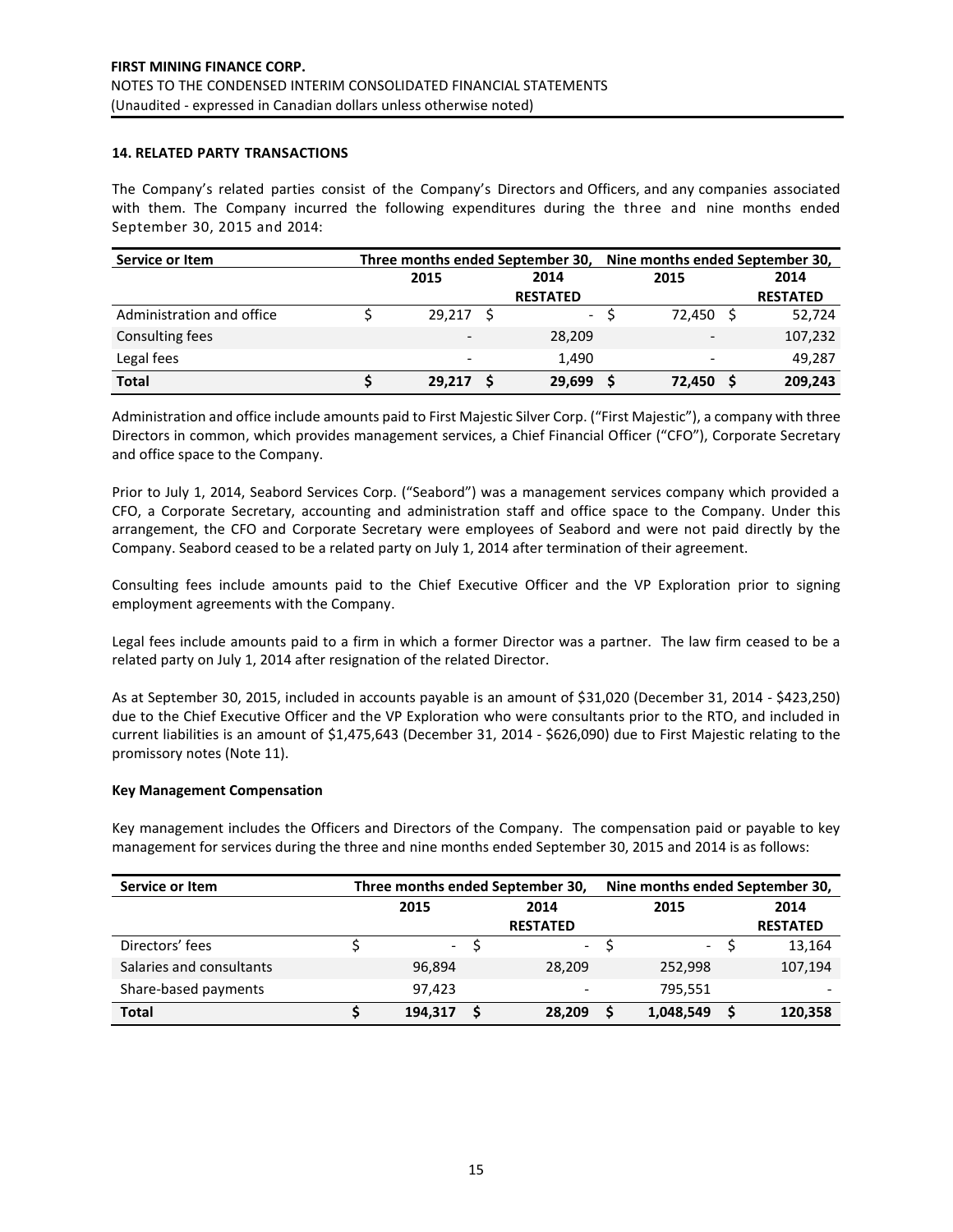# **15. SUPPLEMENTAL CASH FLOW INFORMATION**

During the nine months ended September 30, 2015, significant non-cash investing and financing transactions were as follows:

- $\bullet$  10,895,000 subscription receipts were converted into common shares with a value of \$2,723,750 (see Note 6);
- $\bullet$  Issued 1,533,185 common shares for settlement of \$383,296 in debt (see Note 12 (b));
- 2,692,124 shares issued as part of the RTO transaction with Albion and Sundance (see Note 4);
- 27,499,461 shares issued as part of the acquisition of Coastal Gold (see Note 5); and
- Paid or accrued \$nil for income taxes (2014 \$nil).

### **16. FINANCIAL AND CAPITAL RISK MANAGEMENT**

The Company's activities expose it to a variety of financial risks including market risk (including foreign currency risk, interest rate risk, commodity price risk and equity price risk), credit risk and liquidity risk. Since the audited consolidated financial statements for the year ended December 31, 2014, management has included the following updates to its assessment of financial risks:

- Foreign currency risk as a result of certain payables and the loan to First Majestic being based in US dollars; and
- Liquidity risk as a result of the completed acquisition of Coastal Gold, and the acquisitions of both Gold Canyon and PC Gold subsequent to September 30, 2015.

Other than noted above, there have been no substantive changes in the Company's exposure to financial instrument risks, its objectives, policies and processes for managing those risks or the methods used to measure them since December 31, 2014.

# **17. FAIR VALUE**

Fair values have been determined for measurement and/or disclosure purposes based on the following methods.

The Company characterizes inputs used in determining fair value using a hierarchy that prioritizes inputs depending on the degree to which they are observable. The three levels of the fair value hierarchy are as follows:

- Level 1: fair value measurements are those derived from quoted prices (unadjusted) in active markets for identical assets or liabilities;
- Level 2: fair value measurements are those derived from inputs other than quoted prices included within level 1 that are observable for the asset or liability, either directly (i.e. as prices) or indirectly (i.e. derived from prices); and
- Level 3: fair value measurements are those derived from valuation techniques that include inputs for the asset or liability that are not based on observable market data (unobservable inputs).

The carrying value of cash and cash equivalents, receivables and prepaid expenses, accounts payable and accrued liabilities, and loans payable approximated their fair value because of the short-term nature of these instruments. The carrying value of marketable securities was based on the quoted market prices of the shares as at September 30, 2015 and is therefore considered to be Level 1.

# **18. CONTINGENCY**

A statement of claim was filed against Coastal Gold, a wholly owned subsidiary of the Company, on September 8, 2015. The claim seeks damages in the amount of \$485,580 against Coastal Gold for amounts alleged to be owed to certain former consultants for past services provided. In November 2015, the Company agreed to settle this claim out of court and to pay these amounts in full by January 31, 2016. No further action is required at this time.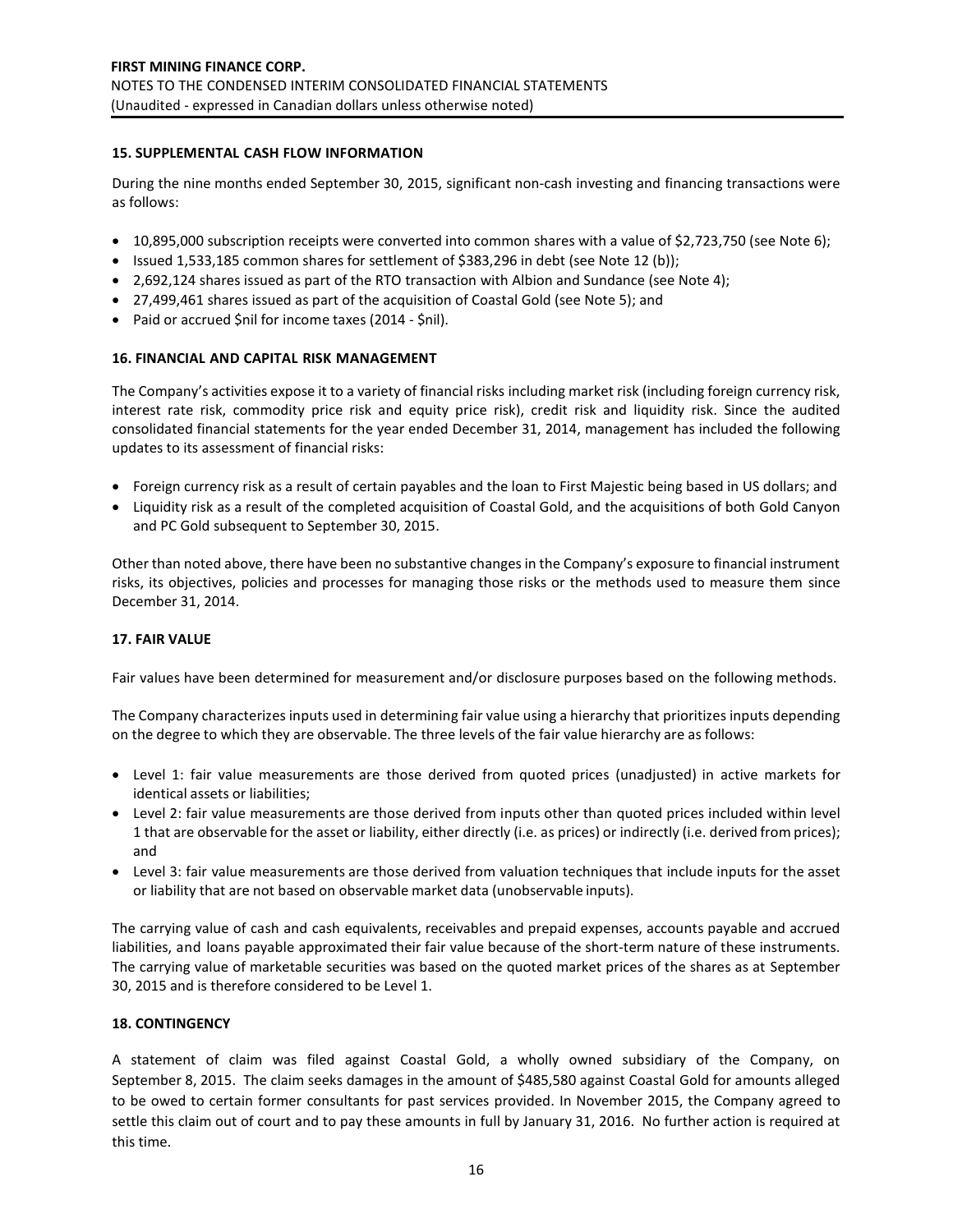# **19. SUBSEQUENT EVENTS**

### **a) Completion of Gold Canyon Resources Inc. and PC Gold Inc. Acquisitions**

On November 13, 2015 and November 16, 2015, the Company completed the acquisition of all the common shares of both Gold Canyon Resources Inc. ("Gold Canyon") and PC Gold Inc. ("PC Gold"), respectively, by way of separate court approved plans of arrangements. Deferred costs related to these acquisitions were \$182,392 as at September 30, 2015.

# **(i) Gold Canyon**

Under the terms of the Gold Canyon Arrangement, each Gold Canyon shareholder is entitled to receive one First Mining common share for each common share of Gold Canyon. As part of the Gold Canyon Arrangement, Gold Canyon has also transferred its early stage non-gold exploration properties together with \$500,000 in cash and certain other assets to Irving Resources Inc. ("Irving Resources", formerly 1047431 B.C. Ltd.). Under the terms of the Gold Canyon Arrangement, in addition to the First Mining securities referred to above, each Gold Canyon shareholder is entitled to receive 0.03333 Irving Resources common shares (rounded down to the nearest whole share) for each common share of Gold Canyon.

The Gold Canyon Arrangement implied a value of \$0.35 per Gold Canyon common share and an overall equity value of approximately \$56.4 million upon issuance of 161,200,447 common shares of the Company. In the most recent publicly filed financial statements as at August 31, 2015, the net assets of Gold Canyon were \$69,781,572 and working capital was \$790,729. At the time of filing these condensed interim consolidated financial statements, sufficient information to determine the Purchase Price Allocation ("PPA") of the Gold Canyon Arrangement is not yet available.

The Gold Canyon Arrangement will also provide for the issuance by the Company of an aggregate of 11,310,000 replacement warrants to holders of unexercised Gold Canyon warrants and 6,012,500 replacement stock options to holders of unexercised Gold Canyon options (the "Replacement Options") (assuming no exercise of existing warrants or options). Replacement Options will expire on the earlier of the expiry date of the Gold Canyon options for which they were exchanged and the date 12 months after closing.

Holders of unexercised Gold Canyon warrants are also entitled to one warrant of Irving Resources entitling the holder to purchase 0.03333 Irving Resources common share at an exercise price of \$0.30. This being the fair market portion, as adjusted by the applicable Irving Resources exchange ratio and rounded to the nearest whole cent, of the exercise price per share of such Gold Canyon share purchase warrant assigned to a Irving Resources share purchase warrant rounded up to the nearest whole cent.

# **(ii) PC Gold**

Under the terms of the PC Gold Arrangement, each PC Gold shareholder is entitled to receive 0.2571 First Mining common shares for each common share of PC Gold. In connection with the PC Gold Arrangement, the Company has also issued First Mining common shares to certain creditors of PC Gold to settle approximately \$277,600 of outstanding debt.

The PC Gold Arrangement implied a value of \$0.09 per PC Gold Canyon common share and an overall equity value of approximately \$10.0 million upon issuance of 28,575,806 common shares of the Company. In the most recent publicly filed financial statements as at June 30, 2015, the net assets of PC Gold were \$9,733,200 and working capital was negative \$918,872. At the time of filing these condensed interim consolidated financial statements, sufficient information to determine the Purchase Price Allocation ("PPA") of the PC Gold Arrangement is not yet available.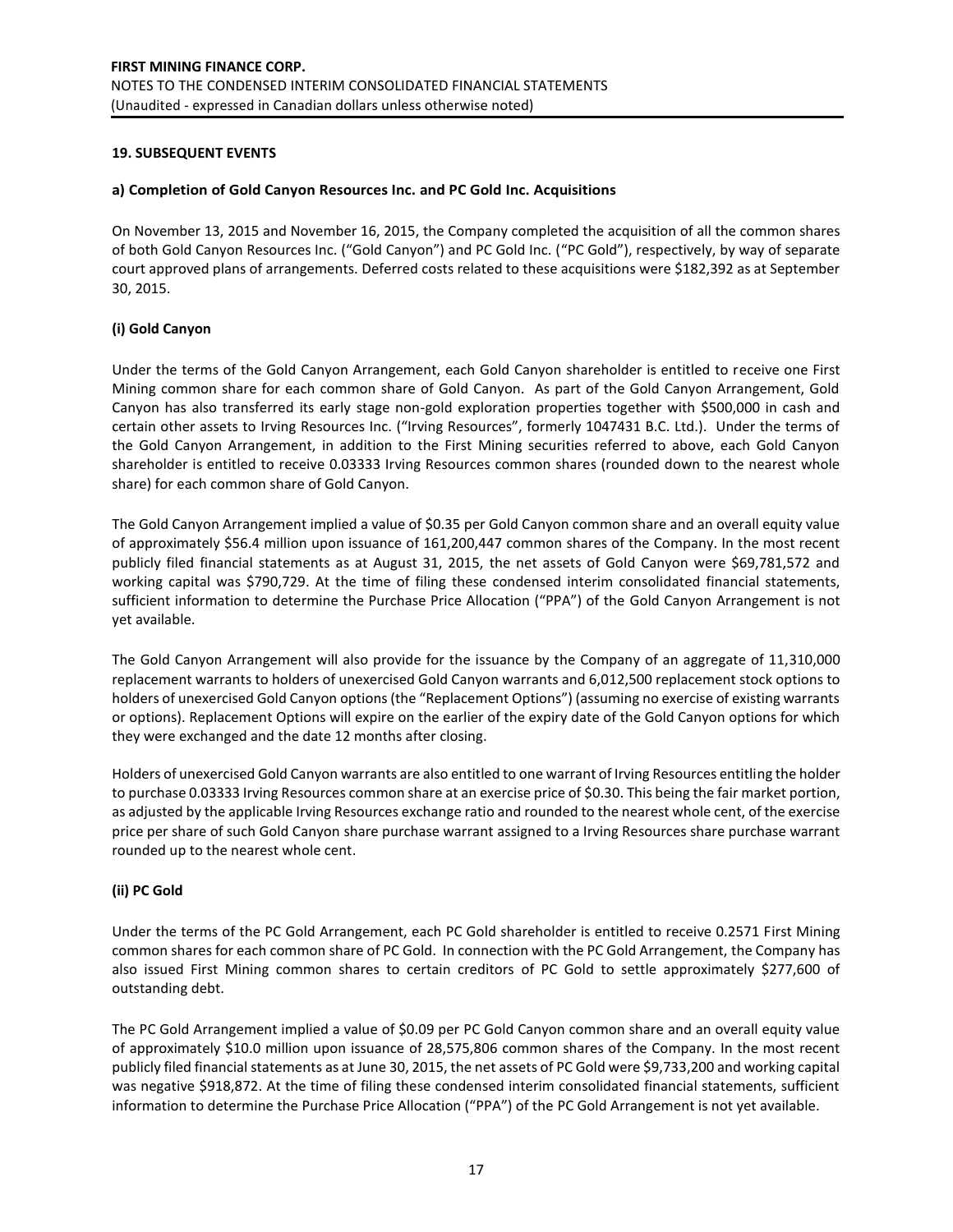# **19. SUBSEQUENT EVENTS (continued)**

The PC Gold Arrangement will also provide for the issuance by the Company of an aggregate of 4,958,430 replacement warrants (the "Replacement Warrants") to holders of unexercised PC Gold warrants and 1,786,844 replacement stock options to holders of unexercised PC Gold options (the "Replacement Options") (assuming no exercise of existing warrants or options). Replacement Options will expire on the earlier of the expiry date of the PC Gold options for which they were exchanged and the date 12 months after closing.

# **b) Exercise of Warrants and Share Options**

Subsequent to September 30, 2015, a total of 84,000 warrants of the Company were exercised for gross proceeds of \$33,600, and a total of 438,750 options of the Company were exercised for gross proceeds of \$133,496.

# **c) Cancellation of Share Options**

A total of 1,260,350 share options expired unexercised on October 5, 2015.

# **d) Issuance of Share Options**

On October 27, 2015, a total of 200,000 share options of the Company were granted at an exercise price of \$0.47 per share option and expire five years from the grant date.

# **e) Option Agreement with Major Mexican Mining Company, Peñoles**

On November 20, 2015, the Company announced that it had signed an option agreement with Exploraciones Mineras Peñoles, S.A. de C.V., an indirect Mexican subsidiary of Industrias Peñoles S.A.B. de C.V. (Peñoles, BMV: PE) under which Peñoles may acquire First Mining's Puertecitos and Los Tamales copper properties (the "Properties") located in northern Sonora, Mexico within the prolific Sonora-Arizona, Copper Belt. The region hosts large coppermolybdenum porphyry deposits, such as at the world-class Cananea and La Caridad copper mines.

Under the option agreement, Peñoles may earn-in up to a 100% interest in the Properties by paying to First Mining a total of \$1.5 million over five years. If Peñoles completes the acquisition of the Properties, First Mining will retain a 2% net smelter return (NSR) royalty, of which Peñoles has the right to purchase 50% for \$1.0 million and the remaining 50% may be purchased for an additional \$2.0 million. All mining concession taxes and assessment work for these properties as required by law, will be paid by Peñoles.

# **f) Arrangement Agreement with Goldrush Resources Ltd.**

On November 24, 2015, the Company entered into a definitive arrangement agreement (the "Arrangement Agreement") with Goldrush Resources Ltd. ("Goldrush") under which the Company would acquire all of the outstanding common shares of Goldrush on the basis of 0.0714 common shares in the capital of First Mining for each Goldrush share by way of a plan of arrangement under the Business Corporations Act (British Columbia) (the "Transaction"). The Transaction will be conducted by way of a court-approved plan of arrangement, resulting in Goldrush becoming a wholly owned subsidiary of First Mining.

Transaction costs associated with the Arrangement Agreement will be included in the consideration paid to acquire the net assets of Goldrush.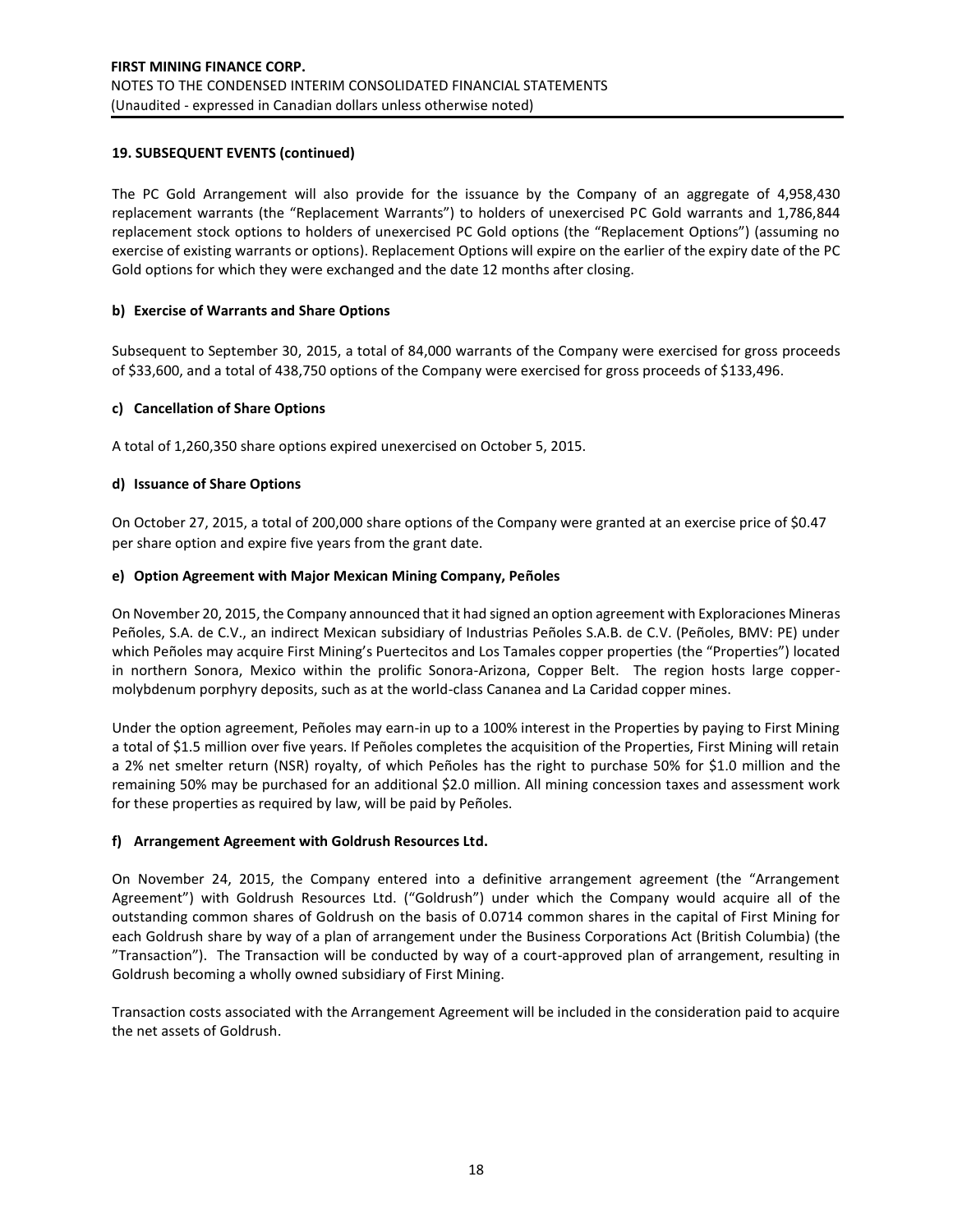# **20. ADJUSTMENT OF PREVIOUSLY REPORTED FINANCIAL INFORMATION DUE TO CHANGE IN PRESENTATION CURRENCY**

For comparative purposes, the consolidated statements of financial position as at December 31, 2014 and January 1, 2014 include adjustments to reflect the change in accounting policy resulting from the change in presentation currency to Canadian dollars. The amounts previously reported in US dollars as shown below have been translated into Canadian dollars at the December 31, 2014 and January 1, 2014 exchange rate of 1.1601 CAD per 1.00 USD and 1.0636 CAD per 1.00 USD, respectively.

|                            | As previously<br>reported<br><b>USD</b> | At translated<br>rate of<br>1.0636 CAD |
|----------------------------|-----------------------------------------|----------------------------------------|
| As at January 1, 2014      |                                         |                                        |
| Current assets             | \$<br>44,794                            | \$<br>47,643                           |
| Non-current assets         | 1,905,728                               | 2,026,932                              |
| <b>Total assets</b>        | 1,950,522                               | 2,074,575                              |
|                            |                                         |                                        |
| <b>Current liabilities</b> | 1,228,448                               | 1,306,577                              |
| <b>Total liabilities</b>   | \$<br>1,228,448                         | \$<br>1,306,577                        |
|                            | As previously<br>reported               | At translated<br>rate of               |
| As at December 31, 2014    | <b>USD</b>                              | 1.1601 CAD                             |
| Current assets             | \$<br>2,417,286                         | \$<br>2,804,277                        |
| Non-current assets         | 5,813,781                               | 6,744,567                              |
| <b>Total assets</b>        | 8,231,067                               | 9,548,844                              |
| <b>Current liabilities</b> | 1,636,208                               | 1,898,170                              |
| <b>Total liabilities</b>   | \$<br>1,636,208                         | \$<br>1,898,170                        |